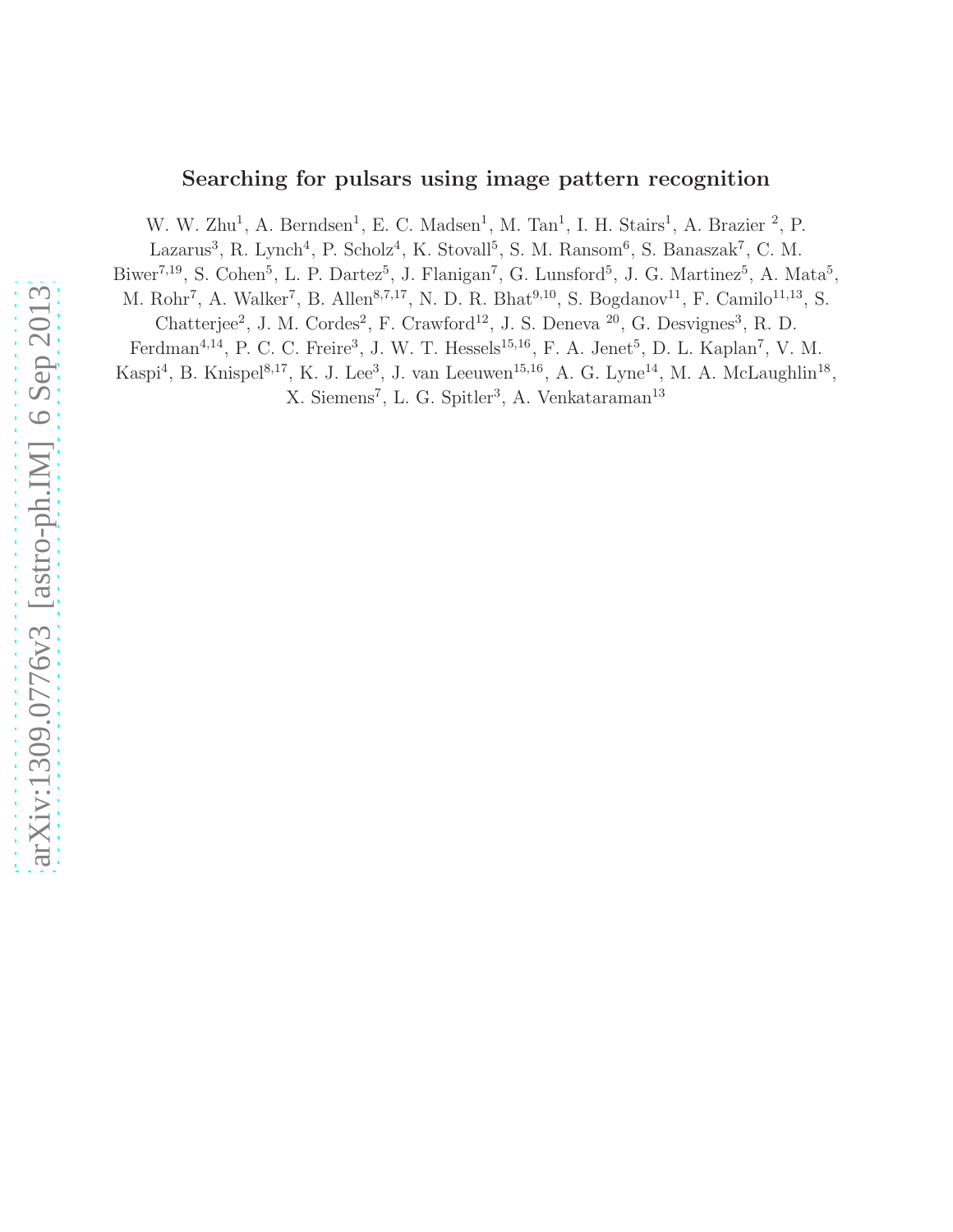# ABSTRACT

In the modern era of big data, many fields of astronomy are generating huge volumes, the analysis of which can sometimes be the limiting factor in research. Fortunately, powerful data-mining techniques have been developed by computer scientists, ready to be applied to various fields. In this paper, we present a novel artificial intelligence (AI) program that identifies pulsars from recent surveys using image pattern recognition with deep neural nets—the PICS (Pulsar Image-

Max-Planck-Institut für Radioastronomie, Auf dem Hügel 69, D-53121 Bonn, Gemnay

Center for Advanced Radio Astronomy, University of Texas at Brownsville, Brownsville, TX 78520, USA

NRAO, Charlottesville, VA 22903, USA

Center for Gravitation, Cosmology and Astrophysics. University of Wisconsin Milwaukee, Milwaukee, WI 53211 USA

Max-Planck-Institut für Gravitationsphysik, D-30176 Hanover, Germany

International Centre for Radio Astronomy Research, Curtin University, Bentley, WA 6102, Australia

Centre for Astrophysics & Supercomputing, Swinburne University, Hawthorn, Victoria 3122, Australia

Columbia Astrophysics Laboratory, Columbia University, New York, NY 10027, USA

Department of Physics and Astronomy, Franklin and Marshall College, PO Box 3003, Lancaster, PA 17604-3003, USA

Arecibo Observatory, HC3 Box 53995, Arecibo, PR 00612, USA

University of Manchester, Jodrell Bank Observatory, Macclesfield, Cheshire SK11 9DL, UK

ASTRON, the Netherlands Institute for Radio Astronomy, Postbus 2, NL-7900 AA, Dwingeloo, the Netherlands

Astronomical Institute 'Anton Pannekoek,' University of Amsterdam, Science Park 904, NL-1098 XH Amsterdam, the Netherlands

Leibniz Universität Hannover, D-30167 Hannover, Germany

Department of Physics, West Virginia University Morgantown, WV 26506, USA

Department of Physics, Syracuse University, NY 13244 USA

Naval Research Laboratory, 4555 Overlook Ave SW, Washington, DC 20375

Department of Physics and Astronomy, 6224 Agricultural Road, University of British Columbia, Vancouver, BC, V6T 1Z1, Canada; zhuww@phas.ubc.ca, berndsen@phas.ubc.ca

Astronomy Department, Cornell University, Ithaca, NY 14853, USA

Department of Physics, McGill University, Montreal, QC H3A 2T8, Canada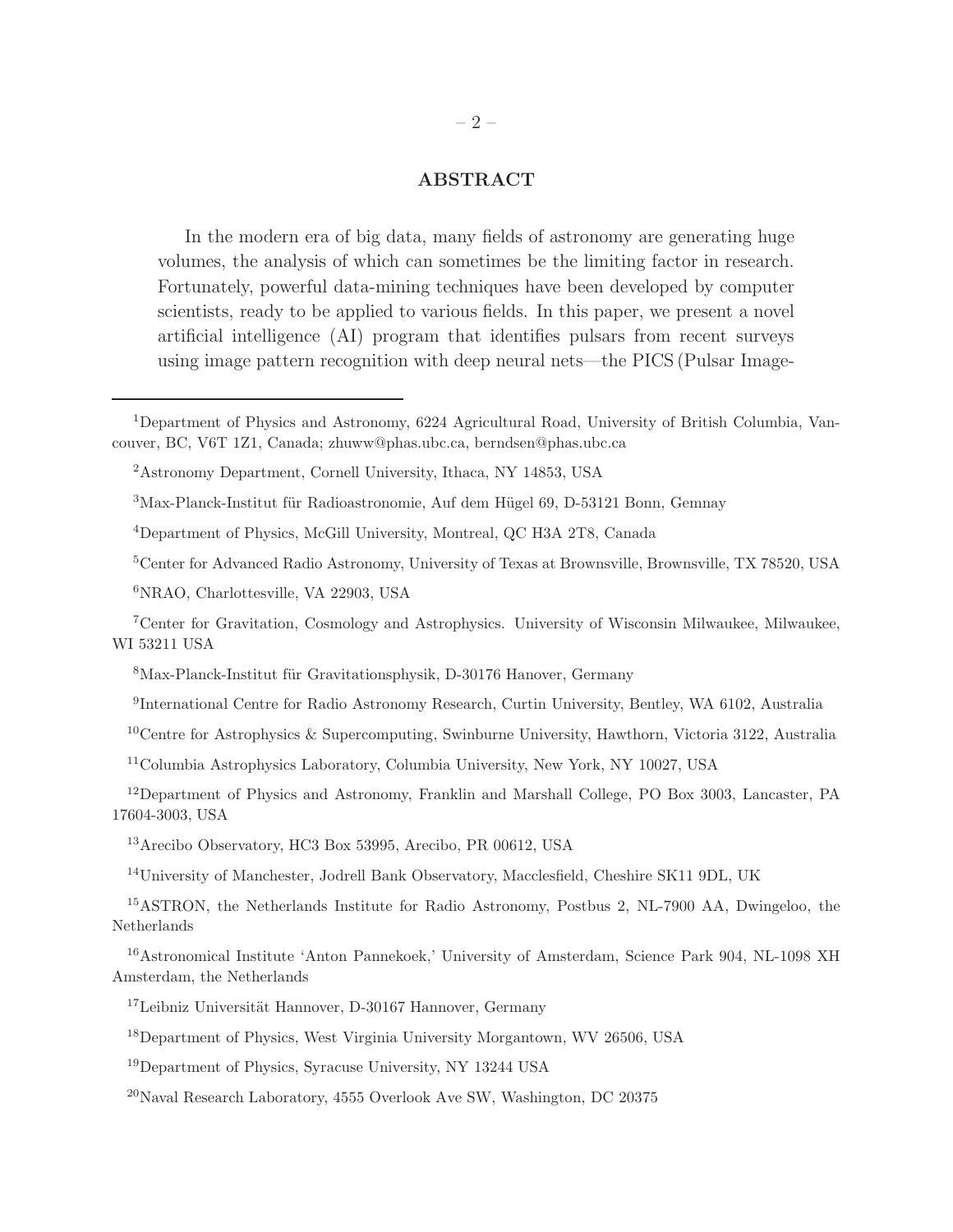based Classification System) AI. The AI mimics human experts and distinguishes pulsars from noise and interferences by looking for patterns from candidate plots. Different from other pulsar selection programs which use pre-designed patterns, the PICS AI teaches itself the salient features of different pulsars from a set of human-labeled candidates through machine learning. The training candidates are collected from the Pulsar Arecibo L-band Feed Array Survey. The information from each pulsar candidate is synthesized in four diagnostic plots, which consist of up to thousands pixel of image data. The AI takes these data from each candidate as its input and uses thousands of such candidates to train its ∼9000 neurons. The deep neural networks in this AI system grant it superior ability in recognizing various types of pulsars as well as their harmonic signals. The trained AI's performance has been validated with a large set of candidates from a different pulsar survey, the Green Bank North Celestial Cap survey. In this completely independent test, PICS ranked 264 out of 277 pulsar-related candidates, including all 56 previously known pulsars, to the top 961 (1%) of 90008 test candidates, missing only 13 harmonics. The first non-pulsar candidate appears at rank 187, following 45 pulsars and 141 harmonics. Performance of this system can be improved over time as more training data are accumulated. This AI system has been integrated into the PALFA survey pipeline and has discovered three new pulsars to date.

*Subject headings:* pulsars — stars: neutron — methods: data analysis, machine learning — techniques: image processing

# 1. Introduction

Recent pulsar surveys such as the Pulsar Arecibo L-band Feed Array (PALFA; [Cordes et al.](#page-17-0) [2006;](#page-17-0) [Kaspi 2012;](#page-17-1) [Lazarus 2013](#page-18-0)) survey and the Green Bank North Celestial Cap (GBNCC; [Lynch et al. 2013,](#page-18-1) K. Stovall et al. in prep.) survey are expected to find—or are already finding—hundreds of new pulsars among many millions of pulsar candidates. However, the surveys are polluted by radio frequency interference (RFI) that makes it hard to pick out the pulsars from the candidates produced using simple metrics such as the signal-to-noise ratio (SNR). Human experts can look at diagnostic plots of the candidates and identify the pulsars more successfully, but it is impractical to inspect millions of candidates that way. In this paper, we present an artificial intelligence (AI) system that emulates human experts and classifies pulsar candidates using patterns from four standard diagnostic plots—the pulse profile, time-versus-phase plot, frequency-versus-phase plot, and dispersion-measure (DM)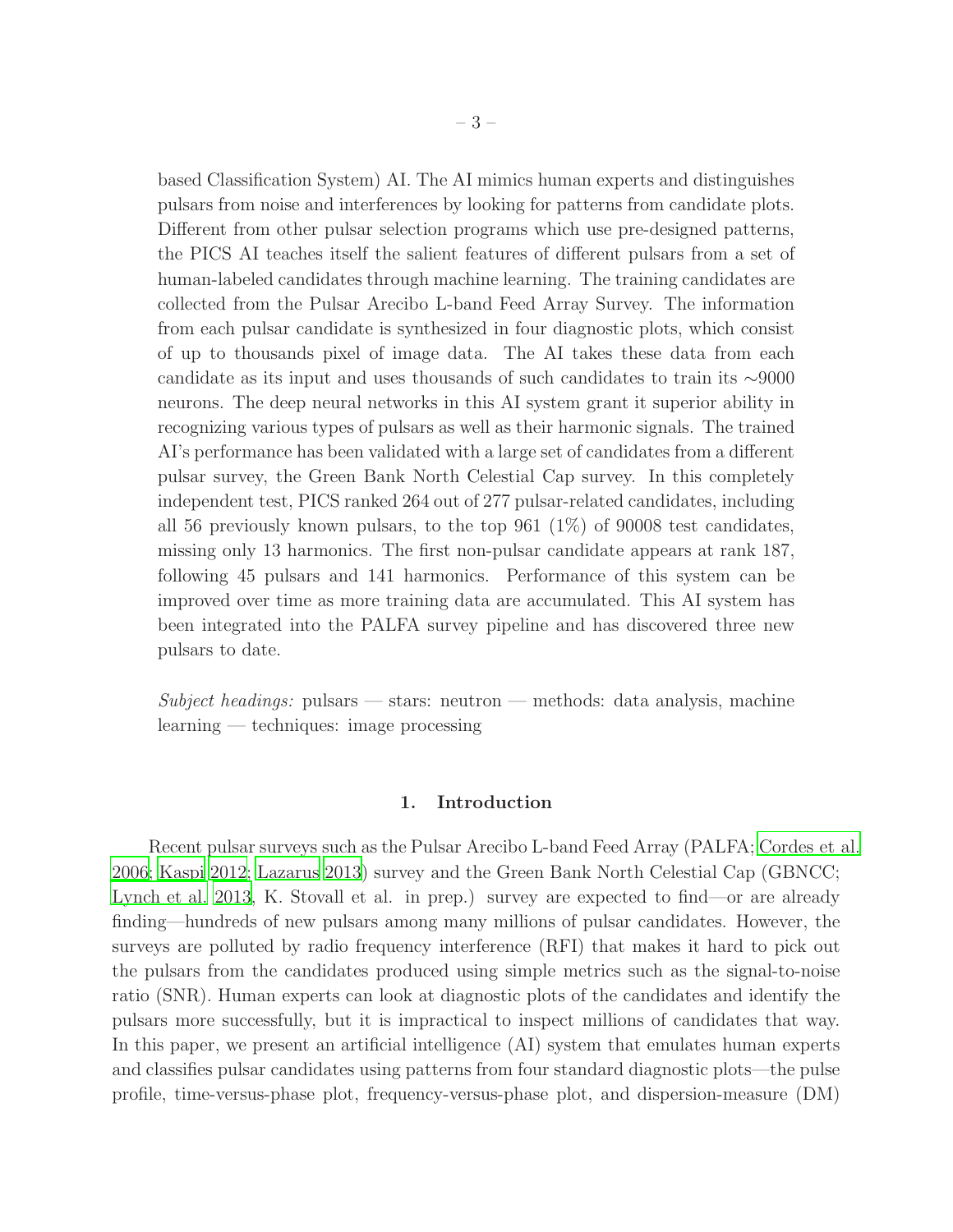curve (see Section [2.1](#page-5-0) for details). This system was trained with PALFA candidates classified by human experts, its parameters were tuned using a cross-validation set of candidates, and its final performance was compared against a large set of manually identified candidates from the GBNCC survey. Both the PALFA and GBNCC candidates are generated using the *PRESTO*[1](#page-3-0) search pipeline [\(Ransom 2001;](#page-18-2) [Ransom et al. 2002\)](#page-18-3), but other pulsar-searching pipelines, such as the one in the Einstein@Home project [\(Allen et al. 2013](#page-17-2); [Knispel et al.](#page-18-4) [2013\)](#page-18-4), can produce these same diagnostic plots, so it is possible to apply our AI system to most pulsar surveys with little modification.

In the past, several successful candidate-sorting schemes have been developed for different surveys. Some involve graphical interfaces which allow for the interactive selection of pulsar candidates based on the pulse period and SNR [\(Faulkner et al.](#page-17-3) [2004\)](#page-17-3). Some apply heuristic scoring algorithms to the candidate diagnostic plots, using statistical tests, curve fitting, and a graphical interface to visually inspect the distribution of pulsar scores in the scores' parameter space [\(Keith et al. 2009](#page-18-5)). A very effective sorting scheme was constructed [\(Lee 2009;](#page-18-6) [Lee et al. 2013](#page-18-7)) using a combination of six carefully designed heuristic scores. One particular score compares the candidate's pulse frequency against the frequency distribution drawn from a large sample of the survey candidates; recognizing that the majority of candidates are RFI, this single histogram removes a large fraction of the repeatedly observed RFI, especially harmonics of 60 Hz. [Eatough et al. \(2010](#page-17-4)) improved the method of [Keith et al. \(2009](#page-18-5)) by applying machine learning (ML) on the heuristic scores. Instead of inspecting the score distribution by eye, they fed the scores into an artificial neural network and trained the network to classify candidates. [Bates et al. \(2012](#page-17-5)) expanded the number of scores used by fitting the candidate's features with different model curves, and also used a neural network to combine these scores. Another comprehensive score-based system [\(Kaspi](#page-17-1) [2012;](#page-17-1) [Lazarus 2013\)](#page-18-0) was developed and has been used to find many pulsars for the PALFA survey. Most recently, [Knispel et al. \(2013\)](#page-18-4) designed algorithms that check for outstanding signals in some of the diagnostic plots by binning the plots with pre-designed patterns in the shape of vertical lines or area patches, and applied them in the Einstein@Home project.

Notably, these previous candidate-sifting systems use heuristically-designed functions which characterize patterns in the diagnostic plots into a set of scores. Such score-based systems have some advantages. They make good use of the candidate's properties like period, DM and computed information like the significance of the periodicity and the width/height of the summed profile. However, such systems often rely on matching candidates with some pre-designed patterns, such as a Gaussian-like peak. Some of these designed patterns do not

<span id="page-3-0"></span><sup>1</sup>http://www.cv.nrao.edu/ sransom/presto/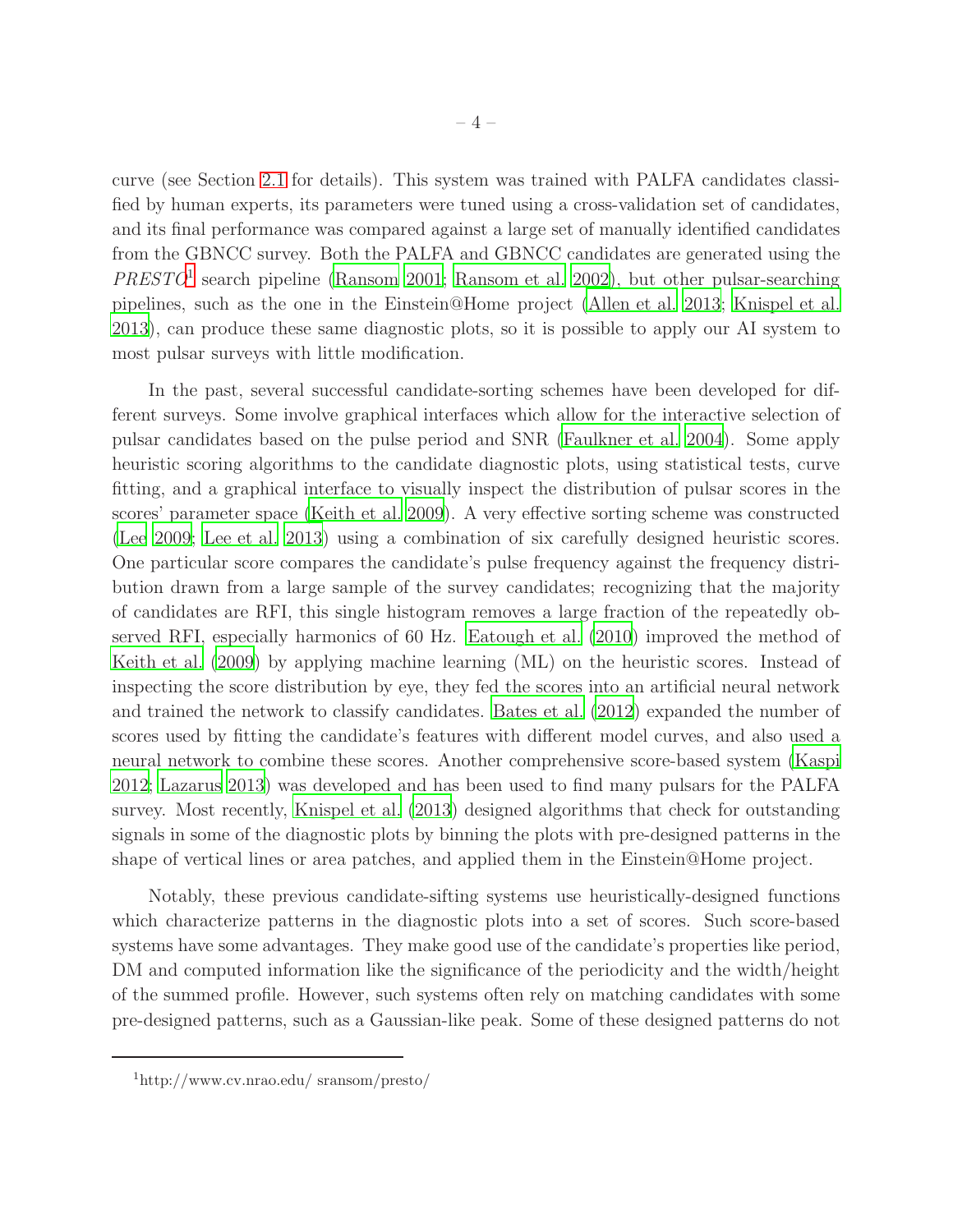match pulsars with multiple pulse peaks well. When these designed patterns do match the candidate, they tend to average out the details and small features in the diagnostic plot. These small features can sometime be very useful in distinguishing pulsars from RFI. Some score-based system selects pulsar candidates by drawing the score distributions from known pulsars. Such system may bias against rare type of pulsars.

In contrast, the PICS AI applies image pattern recognition directly to the original diagnostic plots, and determines what patterns to match through machine learning. Using the original diagnostic plots allows the AI to utilize the detailed information in the plots. Using machine learning allows us to train the AI with a wide variety of pulsar candidates. A significant fraction of our training candidates are pulsars or their harmonics with weak, braod, or mult-peak pulse profile. As a result, the PICS AI is not only sensitive to pulsar candidates but also to their harmonics. In fact, one of the new pulsars discovered by PICS, PSR J1914+08 (Figure [2\)](#page-20-0), was identified from one of its harmonics. In this case, the fundamental frequency was missed by the PALFA pipeline due to RFI. Finally, an important feature of the PICS AI is that it neglects information such as the candidate's period, DM and sigma value. Instead, it focuses on only the details in the normalized diagnostic plots. This feature makes it a good complement to the score-based systems.

This paper introduces a new approach to the candidate-sifting problem using supervised ML based on image patterns. In Section [2,](#page-4-0) we describe the candidate plots which contain the physical features distinguishing them as pulsars, and we detail the data-preparation process required to adapt these plots as inputs to the ML system. We also describe the structure of the PICS AI system. In Section [3,](#page-12-0) we detail the AI's test performance and results from classifying GBNCC data. Finally in Section [4,](#page-15-0) we discuss the results and the AI system's unique strengths and features.

## 2. Implementation

<span id="page-4-0"></span>The diagnostic plot that a human expert relies on to identity a pulsar contains several important subplots. This is why the PICS AI is constructed with a two layer hierarchy (Figure [1\)](#page-19-0). The first layer consists of a group of ML classifiers trained to look at different subplots, providing a pool of experts capable of recognizing pulsar patterns. Each classifier rates how pulsar-like a candidate is with a number between 0 (not a pulsar) and 1 (a pulsar), giving a prediction matrix that is the output of the first layer in the PICS AI. These votes are fed into a second-layer classifier which learns to properly weight these votes and forms a final consensus on how pulsar-like a candidate is.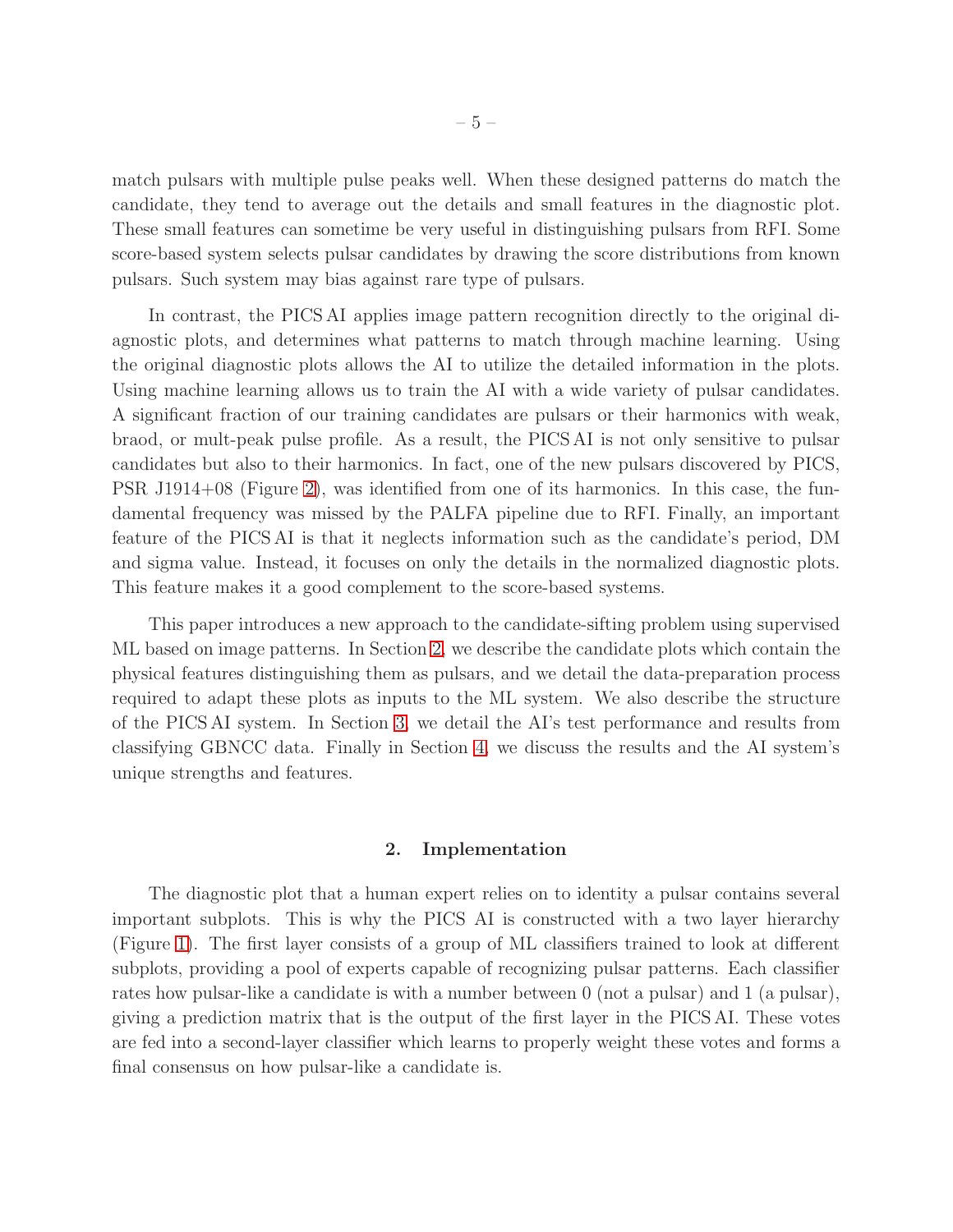<span id="page-5-0"></span>In this section we introduce the detail implementation of the PICS AI, starting from the most important subplots that the AI uses.

#### 2.1. Four features

Our goal is to train an AI program that mimics human experts. Here we first introduce how the PALFA pipeline finds pulsar candidates and then discuss which features human experts look for when identifying promising candidates.

The PALFA survey uses the 7-beam L-band (1.4 GHz) receiver at the Arecibo observatory. The survey takes 5-minute snapshots of the Galactic plane. In recent observations, data were taken using the Mock spectrometer, which has a  $65.5 \mu s$  sampling time and 960 frequency channels covering 322.6 MHz of bandwidth. The data from each beam are analyzed using a *PRESTO* based pulsar-searching pipeline.

Pulsar radio emission is typically a broadband signal originating from kpc distances. Therefore, the signal is dispersed by the ionized interstellar medium. This causes a lowfrequency signal to arrive later than one at a higher frequency. The delay between the two frequencies  $\nu_1$  and  $\nu_2$  is proportional to  $DM(\nu_1^{-2} - \nu_2^{-2})$  where DM, the dispersion measure, is the column density of free electrons along the line of sight. This is non-zero and remains nearly constant for a pulsar. Accordingly, *PRESTO* first searches for narrow band or nondispersed periodic signals in the raw channeled data and removes them, since they are likely terrestrial. Then it generates time series for an array of DM values by adding time appropriate delays to each frequency channel. The range of DM searched is  $0 <$ DM $<$  5000 pc $\cdot$  cm<sup>-3</sup>, which easily encompasses the expected Galactic interstellar dispersion for all lines of sight in the PALFA survey [\(Cordes & Lazio 2001\)](#page-17-6) and also maintains sensitivity to any possible highly-dispersed extragalactic radio sources (e.g. [Lorimer et al. 2007;](#page-18-8) [Thornton et al. 2013,](#page-18-9) L. Spitler et al. in prep.). After that it searches for periodic signals in the "de-dispersed" time series using a Fourier Transform and picks out the significant periodicity peaks in the power spectrum using harmonic summing techniques (see [Ransom 2001](#page-18-2) for details). For each candidate periodicity, *PRESTO* folds the de-dispersed time series into a 3D data cube (time interval, phase and channel frequency) using the period, and stores the folded data in a *pfd* format file together with data-descriptors such as the date and coordinates of the observation. These *pfd* files can later be converted to candidate diagnostic plots using routines in the *PRESTO* software suite.

A direct inspection of the folded 3D data array is inconvenient, so it is usually projected into several lower-dimensional plots. The *PRESTO* routine *show pfd* is designed to display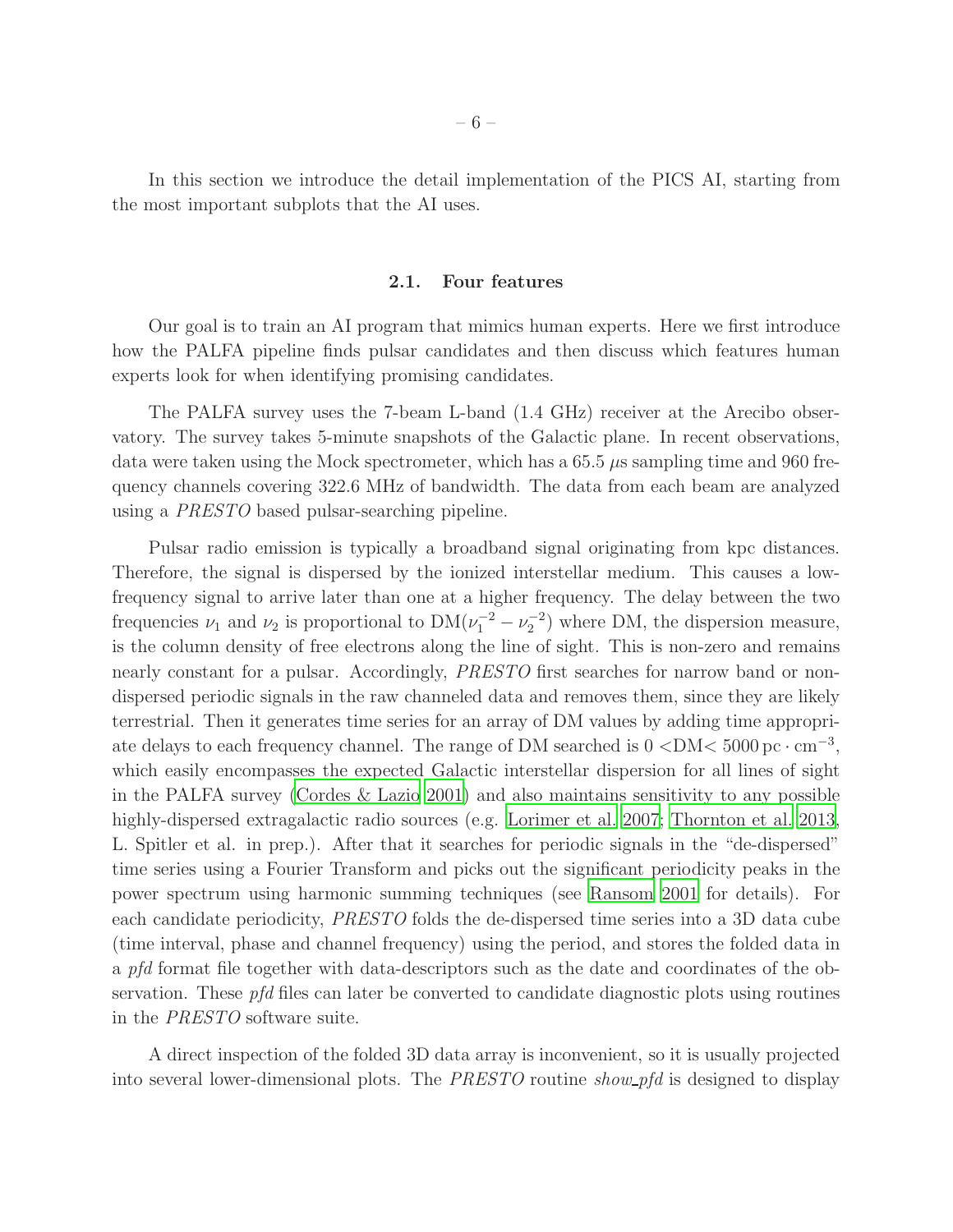the *pfd* file as a candidate plot that contains several of these projections. Figure [2](#page-20-0) is an example pulsar candidate plot, with the most important subplots highlighted.

1. Summed profile: One can sum all frequency channels and time intervals to create a summed intensity-versus-phase pulse profile. Pulse profiles of real pulsars are usually composed of one or several very narrow peaks, though there are some known pulsars with pulse profiles which are broad and/or contain multiple peaks.

2. Time-versus-phase plot: This plot is obtained by summing the data over the different frequency channels, leaving the pulse profile as averaged over subintervals of the observation. One or more vertical stripes in this plot indicates that a pulsed signal was observed for the duration of the scan.

3. Frequency-versus-phase plot: Summing the data cube over the different time intervals leaves the frequency-versus-phase plot. The presence of one or more persistent vertical lines in this subplot, as in the example, indicates a broadband signal during the pulsed emission, as expected for a pulsar candidate.

4. DM curve: The plotting program searches over a range of DMs around the best reported value. For each DM trial, it de-disperses the data cube accordingly and calculates the  $\chi^2$  of the de-dispersed pulse profile against a horizontal line fit. The DM curve is a plot of the trial DMs against their corresponding  $\chi^2$  values. A large  $\chi^2$  value indicates the presence of a strong periodic signal. The DM curve of a real pulsar will always peak at a non-zero value.

These are the four most important features that human experts look at when classifying candidates, and they are the inputs to our AI system.

#### 2.2. Data preparation

The application of pattern recognition to pulsar candidates is not a trivial task. The candidate plots have different sizes and some are 2D images with thousands of pixels. For ML to work, we need to carefully prepare the data.

We extract the key feature plots from the *pfd* files. These plots consist of 1D data arrays (summed profile or DM curve) and 2D data (time/frequency-versus-phase plot). The sizes of the data arrays vary from candidate to candidate. For example, some candidates have 64 phase bins, while others may have only 32 bins; some candidates have 50 time steps, while others have 100. This is a result of the search pipeline, which uses fewer phase bins and more time steps for short period pulsars, and more phase bins with fewer time steps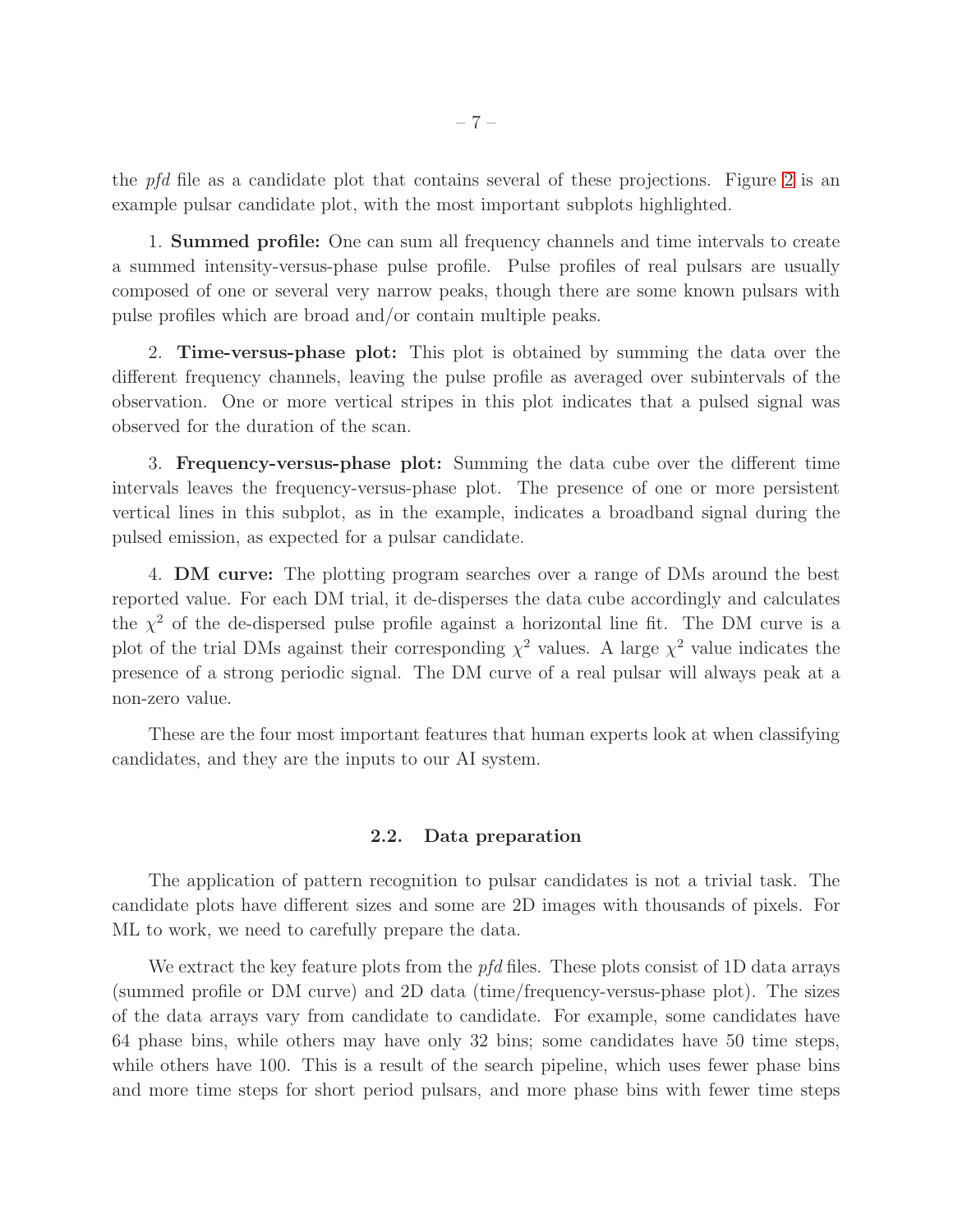for long period pulsars—in either case, the number of pulses coherently added in each time interval is roughly the same. For ML to work on these plots, the features should have the same size and scale, so we down-sample or interpolate the data to a uniform size: 64 bins for the summed profile,  $64\times64$  (or  $48\times48$  depending on the classification algorithm, see Table [1](#page-25-0) for details) bins for the time/frequency-versus-phase plot, and 60 bins for the DM curve. Piecewise linear interpolation was used for the 1D data and spline interpolation<sup>[2](#page-7-0)</sup> for the 2D data. We also normalize the data to zero median and unit variance to remove the absolute scale of the plots. For the 2D image arrays, normalization is performed line-by-line along the phase axis, which removes instrumental variations over the course of the observation and across the observing band, but maintains the variance in signal across the phase—this should be dominated by the pulsar signal.

Once the plots are resized and normalized, we can use them to train a ML system. Depending on the AI algorithm, however, a large number of input parameters may slow down the training process. In these cases the number of internal parameters requiring training is proportional to the size of the input data, so to speed up the computation, the image features (time/frequency versus phase plot) are characterized by a principal component analysis[3](#page-7-1) (PCA). The PCA algorithm uses a singular value decomposition to compute a limited set of basis images from the training data. An unknown candidate's data, then, has a new representation as the set of eigenvalues resulting from the projection onto these basis images. In this way, we can compress the image features from thousands of numbers per candidate to only 2[4](#page-7-2) numbers<sup>4</sup>, greatly reducing the number of parameters required in a fit. Figure [3](#page-21-0) shows the original 2D images of a pulsar candidate and their reconstructions from the most significant 24 PCA components. One can see that the PCA reconstructions capture the important features in the images, especially the vertical stripes. By filtering out the weaker PCA components we also reduce the noise level in the reconstructed image. Some image classifiers trained much faster with PCA-compressed features and perform as well as those trained with full-sized images. However, we did not apply the PCA-compression for the deep-neural-net classifiers because they perform significantly better without it.

One last challenge was to prevent the AI from developing any phase-related bias. In principle, a candidate's pulse may appear at any phase, but in practice many candidates peak at phase 0 or 0.5. We found that an earlier version of the AI failed to detect some

<sup>&</sup>lt;sup>2</sup>The 2D interpolation routine in scipy.ndimage.interpolation.map\_coordinates was used.

<span id="page-7-1"></span><span id="page-7-0"></span> $3$ <http://scikit-learn.org/stable/modules/generated/sklearn.decomposition.PCA.html>

<span id="page-7-2"></span><sup>4</sup>The number of singular vectors used in the decomposition is a free parameter in the AI system, but is fixed by optimizing the performance in cross-validation tests.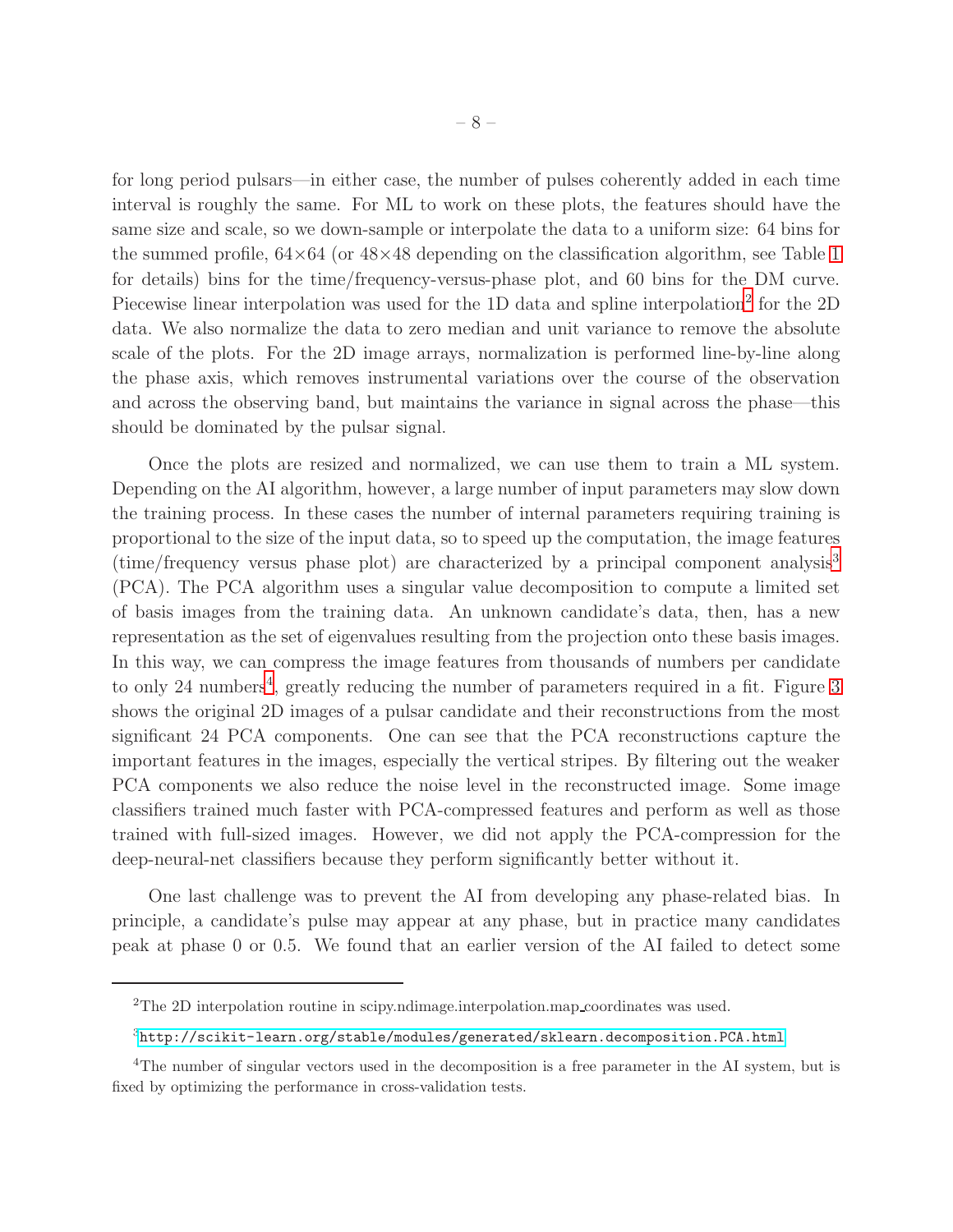good candidates that peaked away from phase 0 or phase 0.5. We resolved this problem by shifting candidates' strongest peaks to phase 0.5 before feeding them to the AI. The resulting AI was tested with candidates of random phase and showed no sign of bias.

In summary, the data-preparation procedure for all candidates fed into the AI system involves rescaling the data to zero median and unit variance, shifting the peak intensity to a phase of 0.5, down-sampling or interpolating onto a standardized grid and, optionally, applying PCA.

#### 2.3. Two-Layer AI: a committee of experts

<span id="page-8-2"></span>The first layer of PICS (see Figure [1\)](#page-19-0) uses a combination of two ML algorithms on each of the four subplots, giving eight ratings in total. The set of ML algorithms includes artificial neural networks (ANN; see Section [2.4](#page-9-0) for detail), convolutional neural networks (CNN<sup>[5](#page-8-0)</sup>; see Section [2.5](#page-10-0) for detail) and support vector machine (SVM<sup>[6](#page-8-1)</sup>; an algorithm that finds a direction in the parameter space on which the distance between the two classes of data points are maximized; see [Chang & Lin \(2011\)](#page-17-7) and [Pedregosa](#page-18-10) et al. [\(2011](#page-18-10)) for the implementation details). The choice of which algorithms to use was determined both by their individual performance and their benefit to the overall performance. It should be noted that the combinations were the result of extensive testing, including using other standard ML algorithms such as decision trees. In the end, PICS uses an ANN with one hidden layer of logistic units and a radial kernel SVM classifier on each of the 1D subplots (pulse profile, DM curve), and it uses a CNN and SVM on each of the 2D subplots (pulse interval versus phase, pulse frequency versus phase).

In the second layer, we combine the scores from the eight first-layer classifiers using another ML classifier (Figure [1\)](#page-19-0). Several algorithms are appropriate for this purpose, and we tested logistic regression (LR), ANN and SVM algorithms. The best performance was from a simple LR with L2 penalty, and this option was chosen for the second layer of the PICS system. The LR algorithm assigns each of the first-layer scores  $(x_i)$  a weight  $(w_i)$ , computes their weighted sum, and converts this sum to a probability using the logistic function

$$
P = \frac{1}{1 + e^{-\sum_{i} w_i x_i}}.
$$
\n(1)

The LR algorithm finds the best set of  $w_i$  that minimize the classification errors in the

<sup>5</sup><https://github.com/aberndsen/NeuralNetwork>

<span id="page-8-1"></span><span id="page-8-0"></span><sup>6</sup><http://scikit-learn.org/stable/modules/svm.html>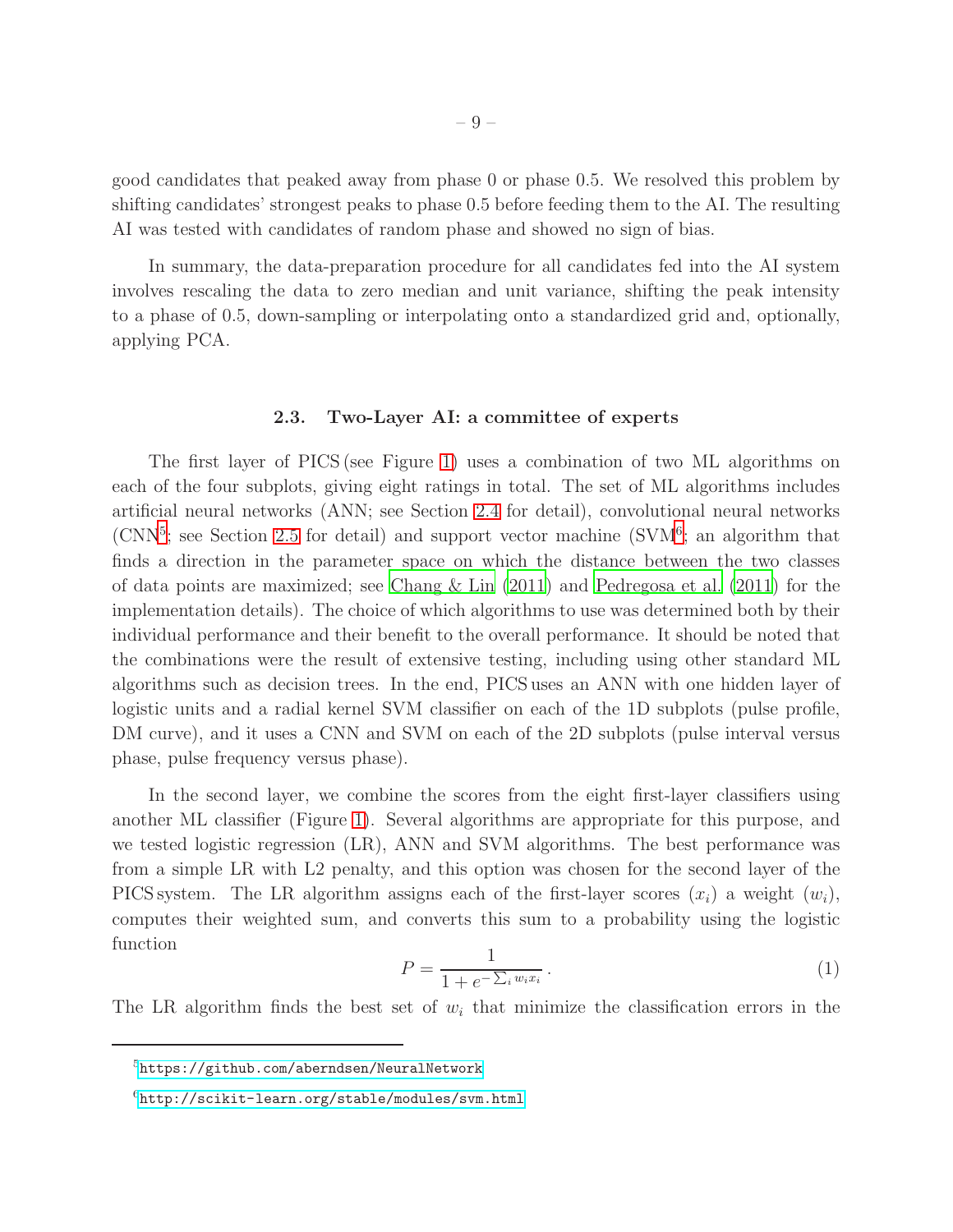training data. With L2 penalty it also try to find a small  $\sum_i wi^2$  and thus prevent the weights  $w_i$  from growing too large.

The classifiers in both layers of the system all have internal design parameters that need to be fixed. This is accomplished by splitting the labelled PALFA data into a training set and a test, or cross validation, set that the ML system has yet to see. In searching over the parameter space, we maximize the  $F_1$  score on the cross validation set. The  $F_1$  score is a performance metric commonly used in machine learning, defined as the harmonic average of precision  $p$  (the ratio of true pulsars to the total number of candidates ranked as a pulsar) and completeness c (the ratio of ranked true pulsars to the total number of pulsars in the training set)

$$
F_1 = \frac{2pc}{p+c} \,. \tag{2}
$$

The optimized parameters of the eight classifiers and their test performance on each feature plot is listed in Table [1.](#page-25-0) The performance is also depicted in Figure [1,](#page-19-0) which shows the overall structure of the PICS system.

Maximizing the precision alone would result in a cautious AI system which would miss a lot of true pulsars, while a system designed to maximize completeness would bring in a lot of false positives. When training the PICS, we preferred a balanced AI that maximizes  $F_1$ . This is because we want to improve the AI's completeness when we add more varieties of pulsars to the training data and we also want to improve its precision when we add more RFI candidates, to emphasize on one metric will hinder our ability to improve the other. When applying the AI in practice, we can adjust its completeness and precision to our needs by changing the cut on  $P$ , the AI probability score.

#### 2.4. The neural networks

<span id="page-9-0"></span>In the first layer of PICS, we used the ANN for the 1D subplots and the CNN for the 2D subplots. In this Section, we briefly introduce some terminology common to the understanding of both these neural networks.

Biologically, a neural network is a collection of neurons connected by synapses, where individual neurons respond, or "fire", to different inputs. An artificial neural network is the computer analog, modelled as a function of many inputs (synapses) to produce a single output. These functions are often called activation functions  $h$ , and typically have finite range for classification purposes. The most commonly used activation functions are the logistic (sigmoid) function  $h(x) = 1/(1 + \exp(-x))$  and the hyperbolic tangent function  $h(x) = \tanh(x)$ . The former maps any float input to a number between 0 and 1, the latter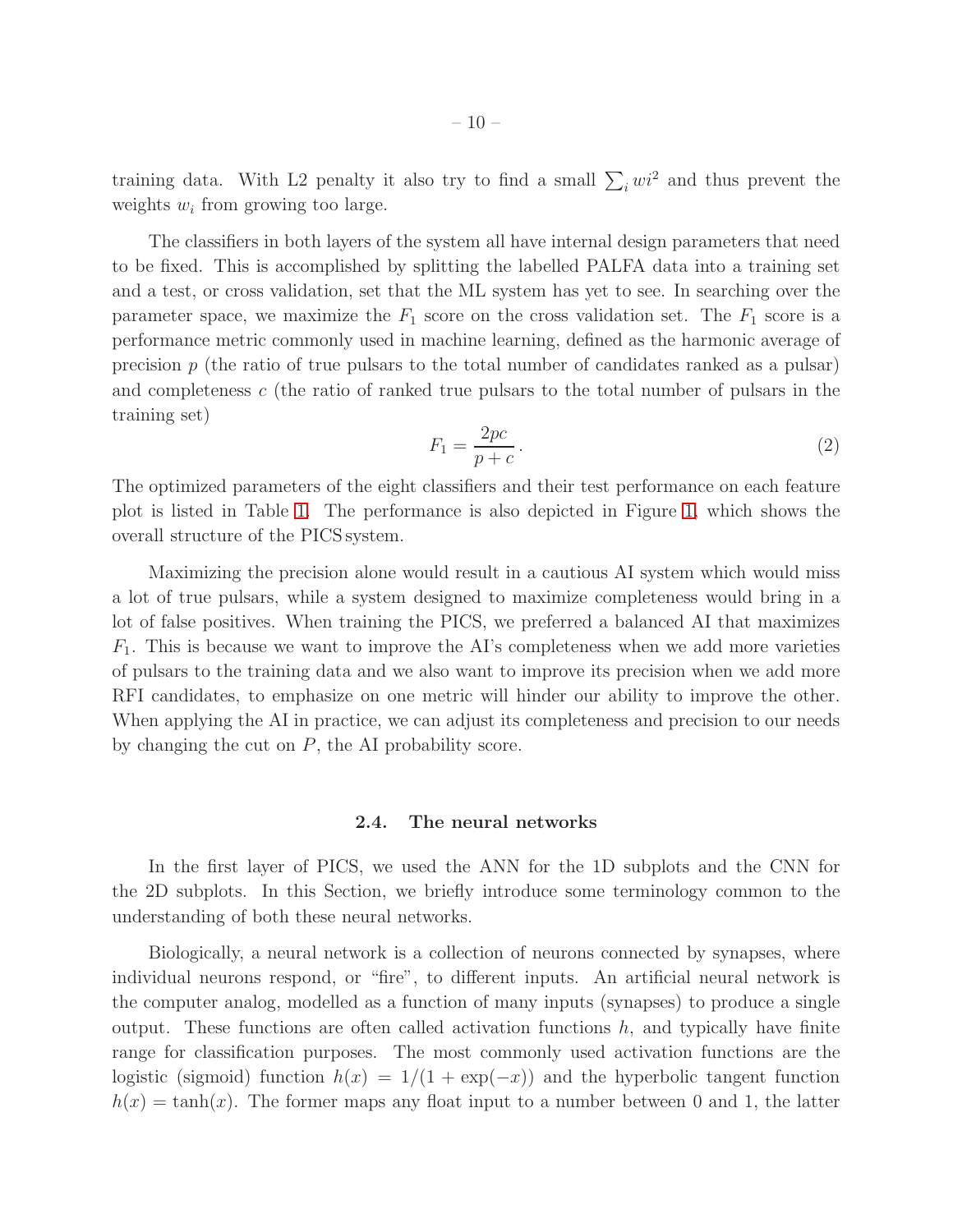maps to a number between −1 and 1.

In the ANN, these neurons are distributed among different layers. All neurons in a single layer l receive the same inputs from the previous layer  $a^{(l-1)}$ , but weights the signals with a unique set of parameters  $(\mathbf{w}_i^{(l)})$  $i^{(l)}$  for the  $i^{th}$  neuron in the  $l^{th}$  layer). Thus neurons in the same layer "fire" under different circumstances as determined by their weights  $\mathbf{w}_i^{(l)}$  $i^{\prime\prime}$  and bias  $b_i,\,h(\mathbf{w}^{(l)}_i$  $\mathbf{a}_i^{(l)} \cdot \mathbf{a}^{(l-1)} + b_i$ ). The weights  $\mathbf{w}^{(l)}$  connect the outputs of a previous layer in the ANN to the input of the next, serving the role of the synapses in the neural network. A given layer with  $N_{(l)}$  neurons accepting  $N_{(l-1)}$  inputs has  $(N_{(l)} + 1) \times N_{(n-l)}$  weights, or synapses, which makes the number of synapses in a given network much larger than the number of neurons. A synapse, however, controls how much weight is given to a single input, so the collection of synapses forms the pattern which will produce an activation. Since there are so many synapses in an ANN, there are a lot of patterns that the system can respond to. In practice the patterns are not known, so the weights are initialized randomly and are determined through the training process.

We train the neural net with manually labeled candidates through back-propagation. The goal of training is to minimize the difference between the neural net output and the human classifications  $y$  (0 for RFI and 1 for pulsar) of the candidates. This difference, the prediction error  $\delta^{(l)} = a^{(l)} - y$ , can be formed for each layer l, and the correction to the  $j^{th}$  weight in the  $i^{th}$  neuron  $\Delta_{i,j}^{(l)}$  is determined as a function of **a** and  $\delta_j^{(l+1)}$  $j^{(l+1)}$ . The exact functional form depends on the choice of activation function and error function. In practice,  $\Delta_{i,j}^{(l)}$  is often averaged over an ensemble of candidates, since training is done in batches for computational efficiency.

#### 2.5. The convolutional neural network

<span id="page-10-0"></span>The best individual classifier in the collection of experts is the convolutional neural network trained on the frequency versus phase plot. This deep, 5-layer network is similar to LeNet-5 [\(LeCun et al. 1998\)](#page-18-11), a system proven to be very successful in recognizing handwritten digits. This CNN also represents the state of the art in machine learning and, as such, warrants a detailed description of its structure and an explanation of its superior performance in the candidate-selection process.

In the first layer of the CNN, the input image is fed to groups of neurons with shared weights. We scan the input image with a sliding window to get a set of sub-images. The neurons with shared weights each look at one of these sub-images and become active if certain feature as defined by the shared weights is detected from it. The different groups of neurons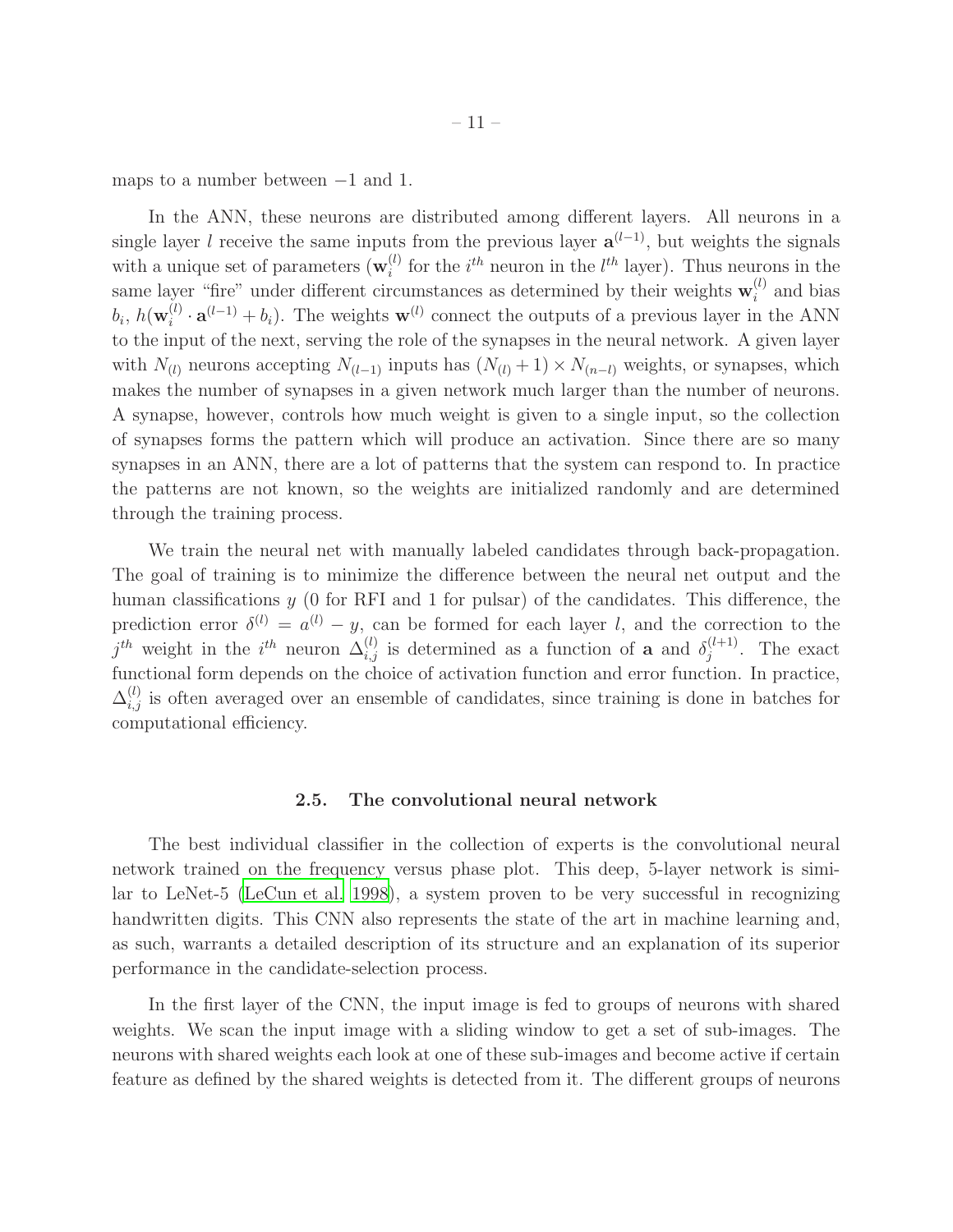are used to detect different features. This process can also be viewed as convolving the input image with a set of small image kernels, or features, and then applying the hyperbolic tangent activation function to form a set of feature maps. Specifically, the  $k^{\text{th}}$  feature map is given by

$$
h^k = \tanh\left(\left(W^k * x\right) + b\right) \,,\tag{3}
$$

where  $W^k$  is the feature kernel, x is the input image, and b is a bias term. The number of kernels,  $k$ , is a free parameter in the system, and it determines the richness in the representation of the data. The second layer of the CNN is a *max-pooling* process. This is a form of down-sampling which bins the 2D feature maps and chooses the maximum value within each bin. The main advantage is a reduction in computational complexity in subsequent layers, though pooling also has the advantage of introducing translation invariance of the feature  $W<sup>k</sup>$  across the bin [\(Boureau et al. 2010](#page-17-8)). These two steps are illustrated in Figure [4.](#page-22-0)

The output of the max-pooling layer is fed into another convolution layer for feature detection and yet another max-pooling layer. This output is fed into the fifth and final layer, a traditional, fully-connected ANN. While the previous four layers function to locate smallscale features across the input images, the final layer combines this information to detect large-scale features and develop a global understanding of the original image.

The CNN configurations for both the time-versus-phase plot and frequency-versus-phase plot were the same. In the first step (Figure [4](#page-22-0) left panel), both CNNs take input images downsampled to  $48\times48$  pixels, convolve them with 20 different  $16\times16$  image kernels, producing 20 feature maps of size  $33\times33$ . The subsequent max-pooling layer (Figure [4](#page-22-0) right panel) divides each map into  $3\times3$  boxes and compresses the convolved image to a size  $11\times11$  by taking the maximum in each box. The second convolution layer convolves  $50\,8\times8$  image kernels shared across the 20 feature maps, resulting in 50 different  $4\times4$  feature maps. A second  $2\times2$ max-pooling layer further compresses each feature map to an images of size  $2\times2$ . The result is an array of  $50\times4$  numbers characterizing the local, kernel-sized features of the original image. The final layer is a traditional, fully-connected artificial neural network consisting of 500 hidden logistic units which take these 200 numbers to compute one final score.

There are 8820 artificial neurons distributed through the five layers of the CNN including the ones in the image kernels. All neurons in this network are hyperbolic tangent functions except the one that forms the final output, which is chosen to be a sigmoid function in order to map onto the classification labels 0 and 1. The training of the neural net is to let these synapses learn and store the patterns distinguishing pulsars from RFI. As an example, the last layer has  $10<sup>5</sup>$  weights connecting the 200 outputs of the second last layer to the 500 hidden neurons in the last layer. Each hidden neuron takes, as input, a weighted sum of the 200 outputs of the previous layer. All of the connection parameters are initialized randomly,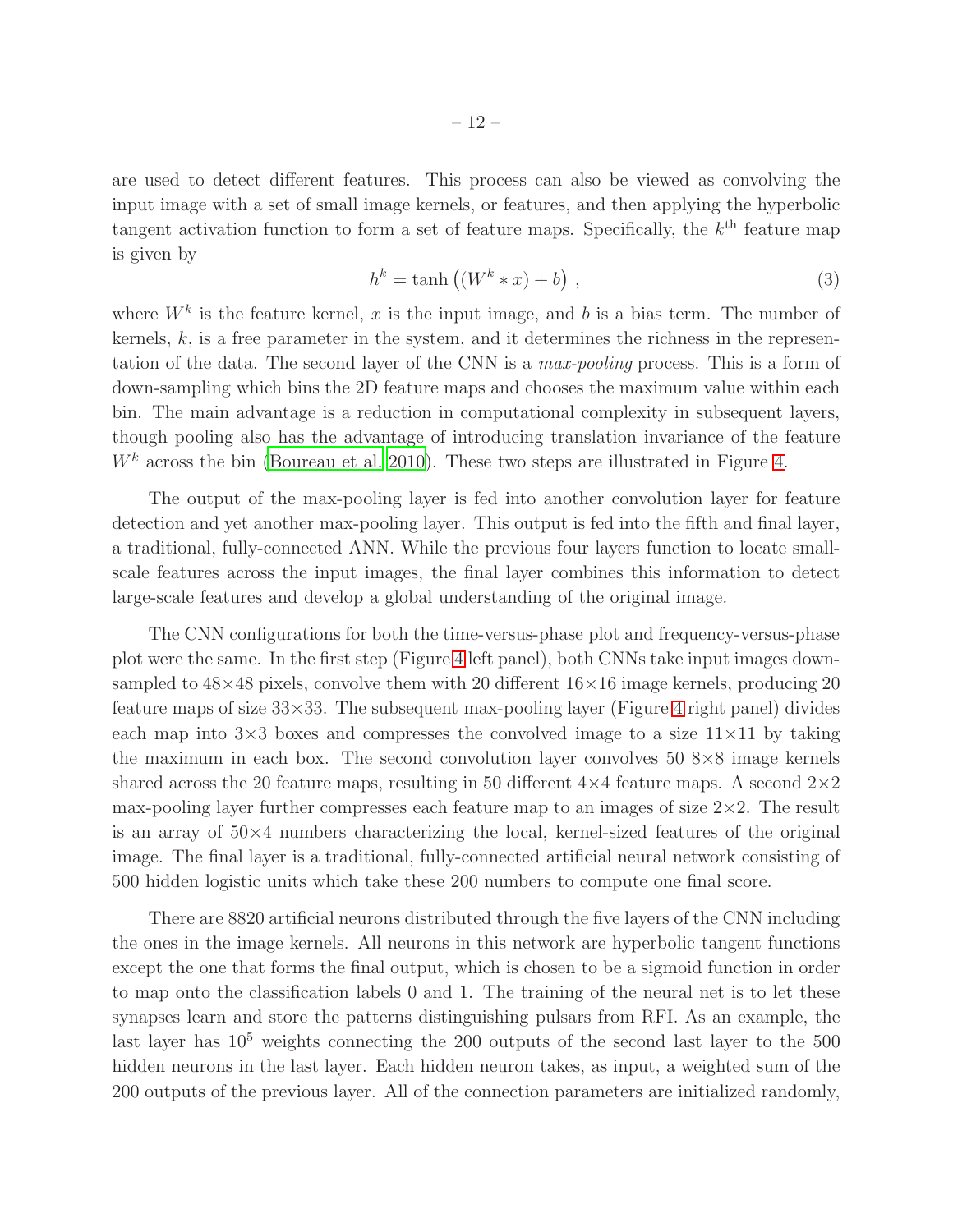and then updated through the process of back-propagation.

The structure of the CNN is determined by the choice of image size, kernel size, number of kernels, pooling size, and neural network size, these parameters are often called neural net design or hyper-parameters. The best CNN design, as described above, is determined through cross-validation tests. The labelled data are randomly shuffled and split into a training set formed from 60% of the candidates and a validation set from the remaining 40%, and a large grid search is performed. For each choice of design parameters the CNN is trained and the performance is characterized by computing its  $F_1$  score (see Section [2.3\)](#page-8-2) on the validation set. The CNN we used gives  $F_1 = 92\%$  when trained and tested on the time-versus-phase plots, and  $F_1 = 94\%$  for the frequency-versus-phase plots (Table [1\)](#page-25-0). After optimizing the CNN design, the final AI is trained with all training candidates in order to maximize its sensitivity. The final performance of the PICS system is tested with a set of completely independent GBNCC data (see Section [3\)](#page-12-0).

This CNN performs well on the frequency-versus-phase plot because a large fraction of RFI is narrow-band emission. For continuous emission this RFI shows up as a horizontal line, while burst-like or periodic RFI appears as a small dot. This is opposed to the broadband pulsed signal of a pulsar, which shows up as a vertical stripe. Since the CNN excels at detecting small-scale features, it can easily detect this form of RFI. A second reason this classifier is the best discriminant of pulsars is simply because there is more information in the 2D plots than the 1D plots. For similar reasons, the algorithm can recognize and reject burst-like RFI or signals that drift around in phase using the time-versus-phase plot.

<span id="page-12-0"></span>This deep neural net is implemented using *Theano* [\(Bergstra et al. 2010\)](#page-17-9), a computation library for python which compiles numerical expressions to run efficiently on either CPU or GPU architectures.

### 3. Results

We trained the PICS AI system with 3756 labelled PALFA candidates, among them 1659 are pulsars and their harmonics and 2097 are non-pulsars. These are only few thousands of known pulsar/harmonic candidates in PALFA but millions of non-pulsars. We picked similar numbers of pulsars and non-pulsars from PALFA candidates classified by other human experts. The pulsar candidates include unique pulsars and also the same pulsar with different beam offsets. To ensure that the AI is sensitive to both pulsars and their harmonics,  $\sim 40\%$ of the training pulsar candidates are harmonics of known pulsars. We also manually rated each of the four features for every candidate. This is because some RFI candidates may have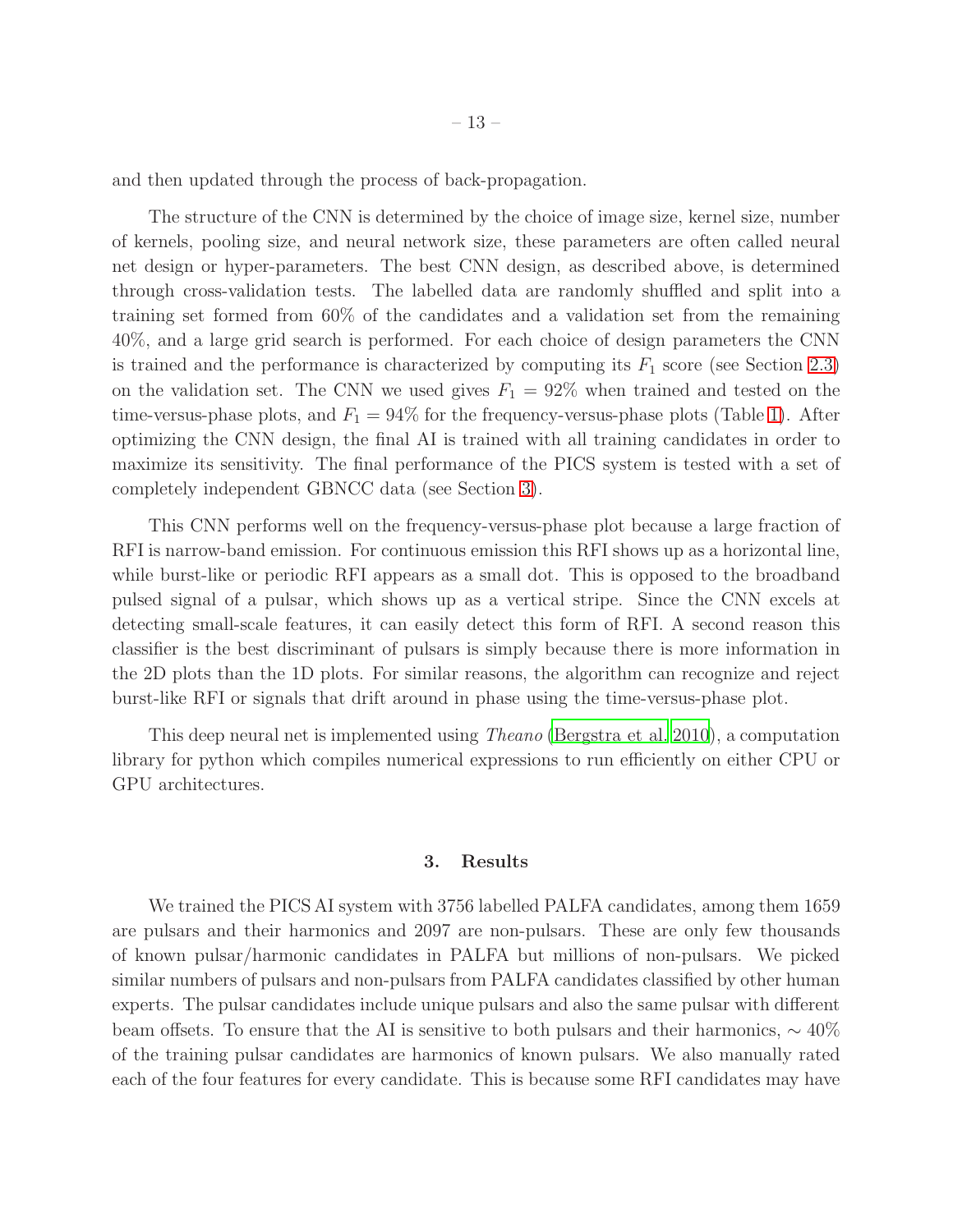a good pulse profile or DM curve, and we want to inform the AI that those are good features that resembles a pulsar even when the candidate itself is not pulsar.

To ensure that the trained classifiers can work on unseen data and to determine their best initial parameters, we performed the standard cross-validation tests (Section [2.5\)](#page-10-0). We shuffled and split the 3756 candidates into two groups, 60% for training and 40% for validating. Furthermore, we repeated this shuffle, split, train and validate procedure 10 times to make sure their performance on validation data is reliable and repeatable. The individual first-layer classifiers score in the range  $86-94\%$   $F_1$  (with less than 1% RMS each) on the validation data (Table [1\)](#page-25-0). The second layer of PICS, a LR algorithm that combines the scores from first-layer classifiers to form a consensus vote, scored an average of  $96\%$   $F_1$  ( $8\%$ misses, 1% false positives) on the validation data.

To further measure the AI's performance and determine whether it can be generalized to other surveys, we applied it to a large set of GBNCC candidates that was never seen by the AI system during training. Like PALFA, the GBNCC survey uses the *PRESTO* search pipeline and generates candidates in *pfd* format, but this survey was conducted using the Green Bank Telescope (GBT) instead of Arecibo, and its receiver operates at 350 MHz instead of 1400 MHz, so the RFI environments of the two surveys are expected to be different. We applied the AI to 90008 manually labelled GBNCC candidates. An initial test showed that the AI can sort all 56 pulsars in this data set to the top 3.8%, and 68% of the pulsars to the top 0.16%. The first RFI appeared in rank 136, following 29 pulsars and 106 harmonics.

An inspection of the false positive candidates revealed many to be harmonics of the 60 Hz power signal (see Figure [6](#page-23-0) for an example). Table [2](#page-26-0) lists the 6 most-populated frequency bins in a frequency histogram of all candidates. Although these frequencies comprise  $\langle 1\%$ of the frequency domain searched by *PRESTO*, 24519 (roughly 27%) of the candidates fall into these frequency bins. It is standard practice to remove harmonics of 60 Hz for North American surveys; in spite of these efforts, a significant amount of such RFI remains. Using the image patterns in the diagnostic plots, our AI was able to reject the vast majority of this RFI, with the remaining false positives strongly resembling pulsars (see Figure [6](#page-23-0) for an example).

In light of this observation, we adjusted the scores of all candidates using a Bayesian prior on the pulse frequency  $f$  to reduce the score for the false-positive candidates in contaminated frequency bins:

<span id="page-13-0"></span>
$$
P(p|f) = \frac{P(p)}{P(p) + [P(f|r)/P(f|p)]P(r)}.
$$
\n(4)

Here  $P(p)$  is the probability of being a pulsar as previously scored by PICS,  $P(r) = 1-P(p)$ , while  $P(f|r)$  and  $P(f|p)$  are the probability density functions, or likelihoods, of RFI and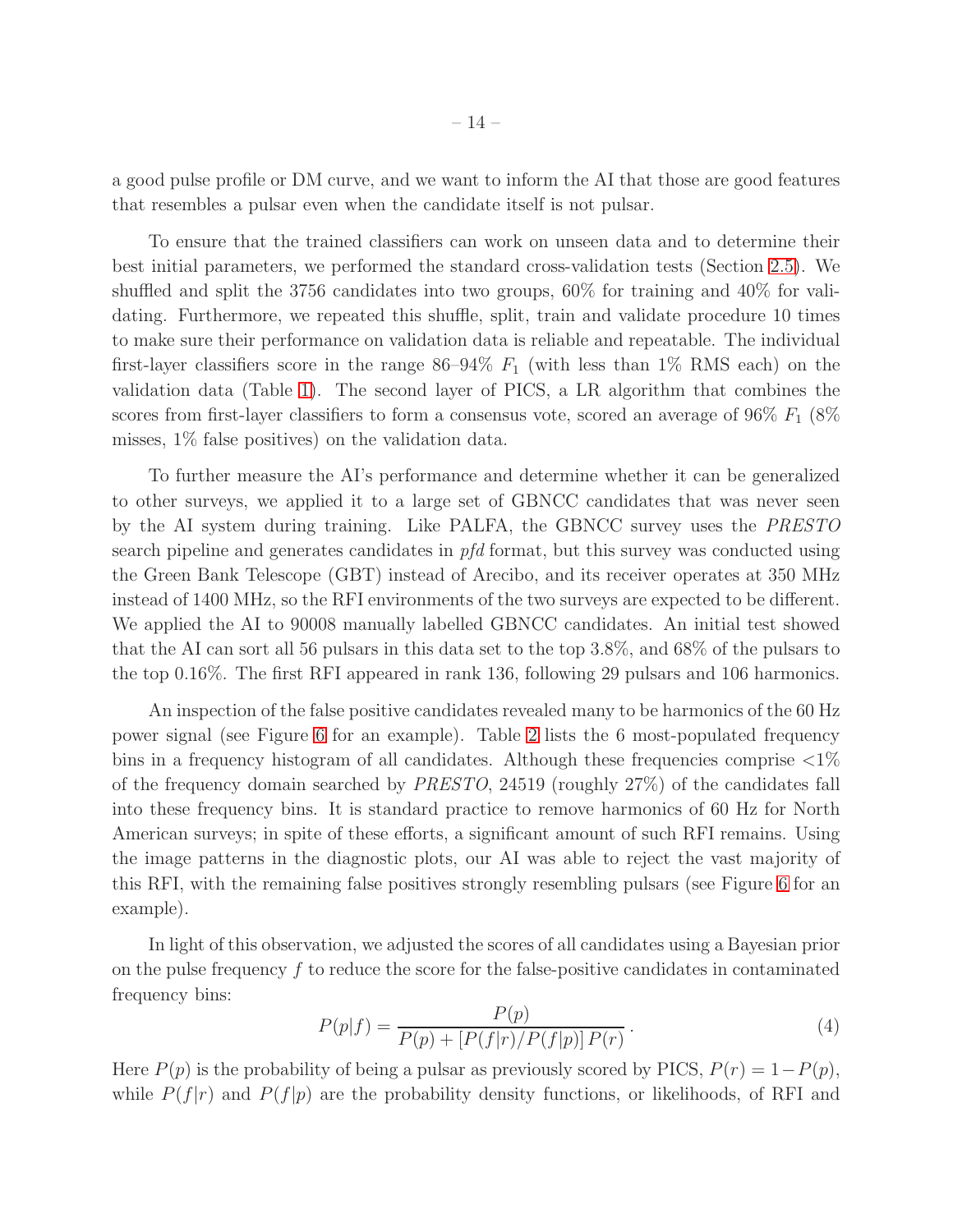pulsars in frequency.  $P(f|r)$  can be well-approximated by sampling the frequency distribution of all test candidates, which is dominated by non-pulsar signals, especially 60 Hz and its harmonics (Table [2\)](#page-26-0). We approximate the prior distribution  $P(f|p)$  by median-filtering  $P(f|r)$ , which removes spikes caused by RFI and leaves a distribution that reflects the survey sensitivity. At the harmonics of 60 Hz  $P(f|r) \gg P(f|p)$ , such that  $P(p|f) < P(p)$ , and the AI score is reduced. Away from the few affected frequency bins (Table [2\)](#page-26-0),  $P(f|r) \simeq P(f|p)$ and the AI score is lightly affected, with  $P(p|f) \simeq P(p)$ .

The frequencies of the test candidates are binned from 0 Hz to 2000 Hz in steps of 0.5 Hz. Due to the limited bin size, all slow pulsars  $(f \leq 1 \text{ Hz})$  are binned to the lowest two bins, along with a lot of RFI. Since the underlying structure of the prior distributions is not properly resolved in this domain, we did not apply the Bayesian rules to candidates with  $f$  <1 Hz.

Figure [5](#page-22-1) shows the distribution of GBNCC test candidates when sorted by  $P(p|f)$ , and summarizes the performance of PICS. After applying the Bayesian rule (Equation [\(4\)](#page-13-0)), all 56 pulsars and 208 of the 221 harmonics were sorted and placed into the top 961 (1%) of the 90008 candidates by the PICS system. The first RFI candidate appeared rank 187, following 45 pulsars and 141 harmonics.

A blind cross-validation test was performed using pulsars and RFI candidates collected from the PALFA survey but never seen by the AI. We found that the same Bayesian rule (Equation [\(4\)](#page-13-0)) that worked for the GBNCC test also clearly reduced the false positive rate in this cross-validation test. This indicates that the Bayesian rule can be generalized to surveys other than GBNCC. Caution must be advised, though, since a weak pulsar candidate falling in an RFI-contaminated frequency bin (Table [2\)](#page-26-0) will be down-weighted by the Bayesian prior and could be rejected. Fortunately, the chance of this happening is very small, since only a few frequency bins (∼ 0.7%, Table [2\)](#page-26-0) are affected significantly by the prior. In light of this, the Bayesian-rule RFI rejection is included only as an option in PICS and can be turned off.

Despite the size and complexity of PICS, candidate classification is a fast process because most of the individual classifiers simply apply dot products. The hard part of the computation was already done during the training phase. It took  $\sim$  45 minutes to classify the 90008 GBNCC candidates using a cluster of 24 2.7GHz CPUs, ∼ 0.7 CPU second per candidate, though most of the time was spent on disk I/O and not all CPUs were used at 100% capacity. Using the same computer cluster, the AI would be able to classify a million candidates in several hours.

The PICS AI has been integrated into the PALFA pipeline, such that we can query and sort candidates using the AI rating on the *cyberska.org* web platform. With the help of the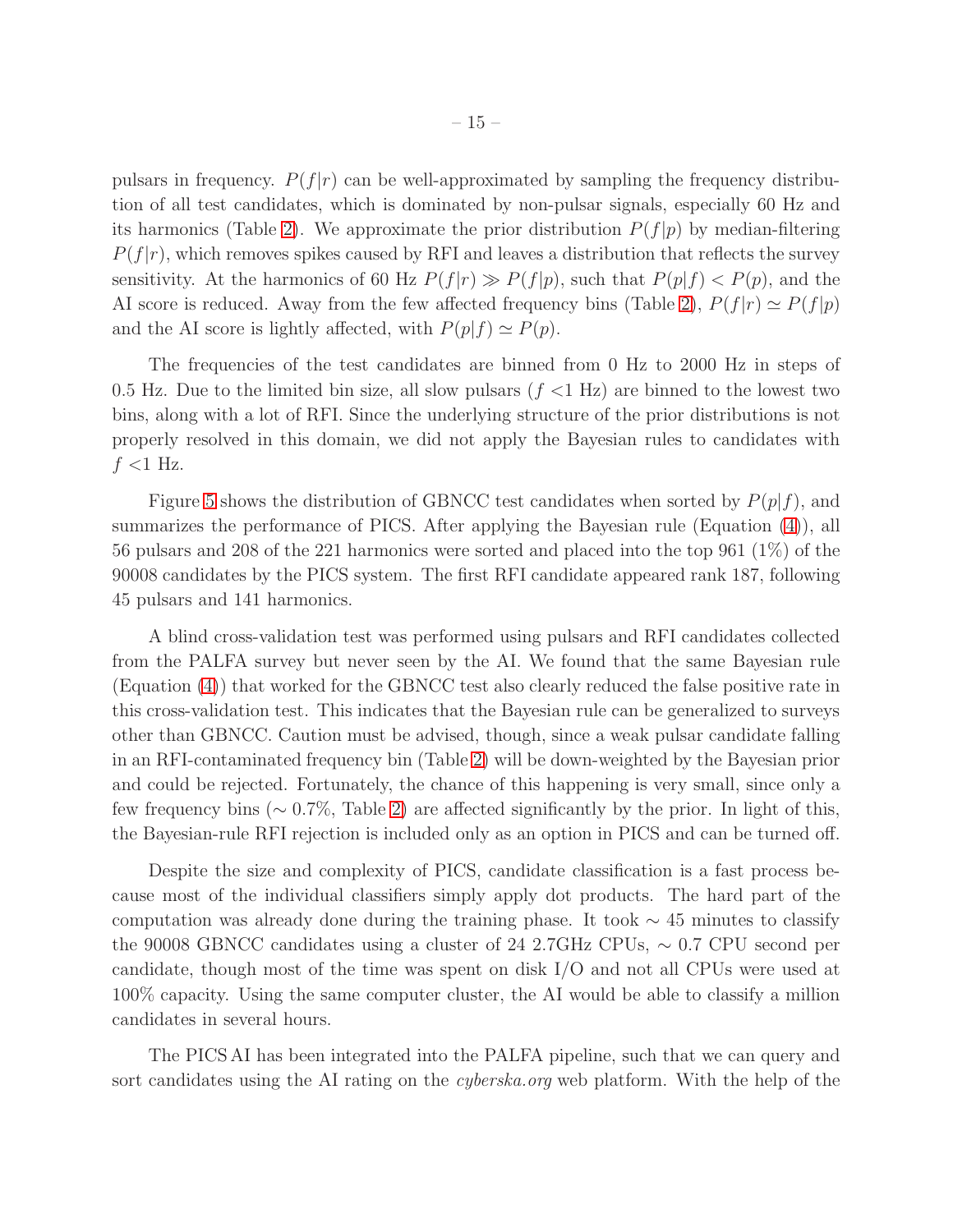AI, we have found many promising candidates over several weeks, three of which have been confirmed as new PALFA discoveries.

- J1914+08 (Figure [2\)](#page-20-0) is a 147 ms pulsar with a DM of 289.2 pc/cm<sup>3</sup>.
- J1938+20 (Figure [7\)](#page-23-1) is 2.6 ms MSP with a DM of 237.1 pc/cm<sup>3</sup>.
- J1901+02 (Figure [8\)](#page-24-0) is a 885.24 ms pulsar with a DM of 403 pc/cm<sup>3</sup>.

These pulsars are now subjects of on-going timing observations by Arecibo or Jodrell Bank Observotaries.

<span id="page-15-0"></span>The AI source code and a trained classifier are accessible on github<sup>[7](#page-18-12)</sup>.

## 4. Discussion

PICS scores the candidates with a number between 0 and 1, a higher score corresponding to a more pulsar-like candidate. When tested with the GBNCC data, the AI placed 100% of the pulsars and  $94\%$  of the harmonics in the top  $1\%$  (Figure [5\)](#page-22-1) of ranked candidates. By rejecting 99% of the candidates, PICS can improve the speed of the candidate classification process for a human expert by a factor of  $\geq 100$ . If we combine the AI with other ratings or scores such as the signal-to-noise ratio, the sorting efficiency can be further improved, making it possible for a few human experts to sift through millions of candidates. Such a system can be very useful for existing and future pulsar surveys.

In the GBNCC test, PICS AI showed very good performance. However, in the top 1% of the test candidates, there were still a few pulsars ranked below hundreds of non-pulsars. These were pulsars with broad pulses and low signal-to-noise ratios, and were surpassed by some strong RFI signals that also have broad features. It seems that the PICS AI could benefit from training with more pulsar/RFI training candidates that have broad pulse profiles.

Despite being limited by the quantity and diversity of the training data, the use of image-pattern-based machine learning in PICS is a novel idea and has some advantages:

The AI uses a deep neural network composed of many neurons and hidden weights which have the capability to recognize subtle or complex features. By gathering more

<sup>7</sup>[https://github.com/zhuww/ubc\\_AI](https://github.com/zhuww/ubc_AI)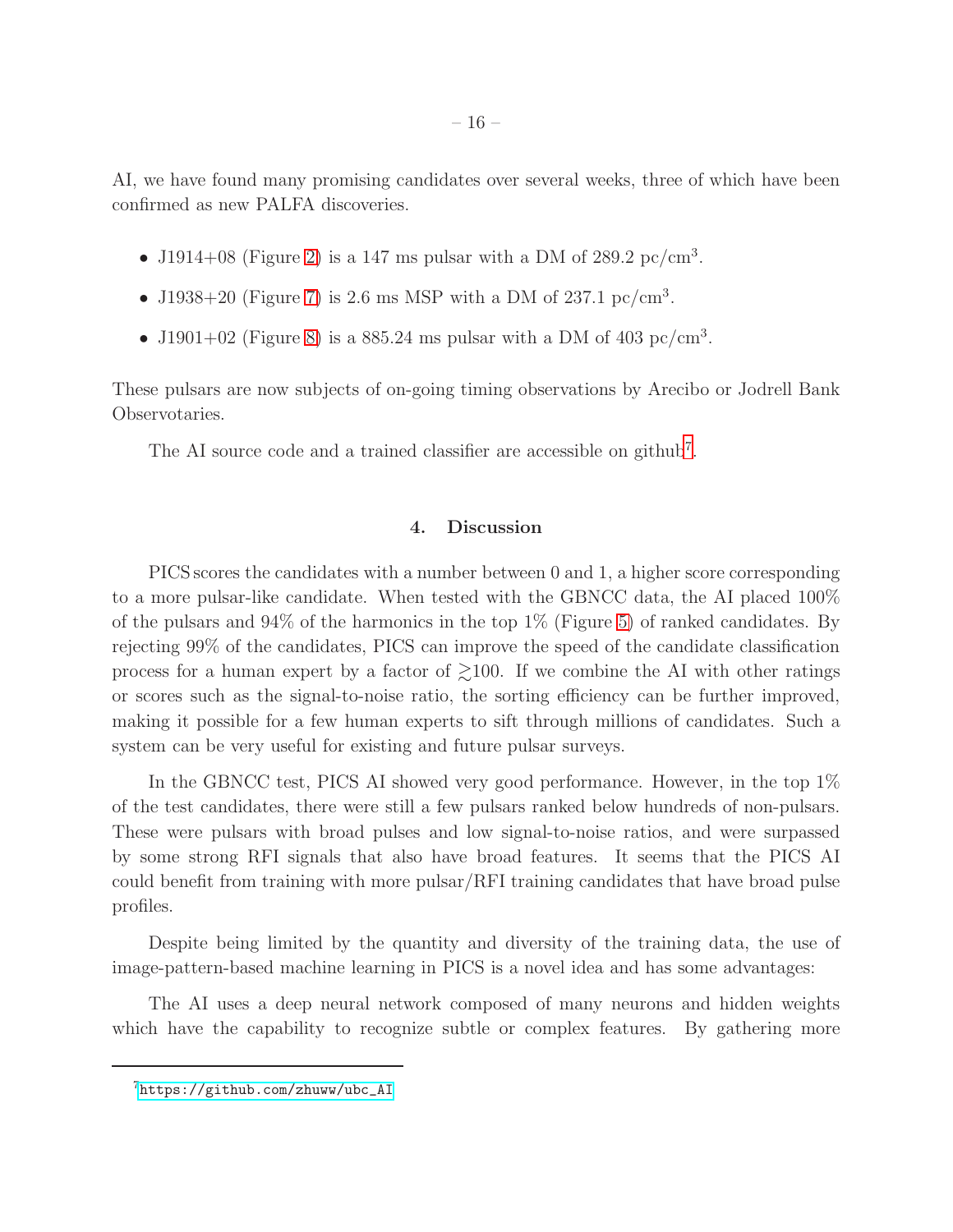human-identified candidates from surveys, we will be able to further improve the AI system. Specifically, if a survey encounters a new kind of RFI that our system or a method based on analytical heuristics fails to reject, we can improve our AI by incorporating examples of these RFI into our training data and retrain the system. Future improvements to PICS include expanding the training set to candidates from both PALFA and GBNCC surveys, and providing input capability for survey products from other search software. Rather broadly, by increasing the pool of training candidates, we can improve the accuracy of the PICS AI.

The PICS AI makes a classification based solely on image patterns in the diagnostic plots. A caveat/feature is that, because these plots are re-binned and normalized to unit variance, the AI ignores the DM, period and pulse amplitude differences between different candidates. Although those lost information may be useful in some rare cases (e.g. ruling out millisecond candidates with high DM based on DM smear timescale), this procedure forces PICS to learn the universal features of pulsars (broadband, pulsed and dispersed emission) and helps it adapt to other surveys in which sensitivity in candidate's DM, frequency, and signal strength may be different. PICS is also forced to rely less on information that other score-based systems rely on, making it a good complement to them.

Being trained with many harmonic candidates with weak or multi-peak pulse profiles, the PICS AI is also very good at finding these weak or harmonic candidates. PICS has discovered three new pulsars since being integrated into the PALFA survey pipeline. PSR J1938+20 was discovered as a very weak candidate (5.0σ according to the version of *PRESTO* in the PALFA pipeline at the time of discovery; Figure [7\)](#page-23-1). This makes it the least significant pulsar candidate confirmed by the PALFA survey. Such a candidate probably would not have been found by candidate sorting method that rely heavily on the significance of the signal. PSR J1914+08 was discovered as two of its multi-peaked harmonics, not as a candidate at its actual frequency. Other candidate selection methods that rely on fitting the pulse profile with a single Gaussian curve would likely down-rate these harmonics. The last pulsar, J1901+02, was discovered by the AI as one of the few top candidates.

Ultimately—and with enough resources—we envision a system that adaptively trains the AI and re-scores the survey candidates on the fly while human experts are classifying them. Such an "online" system will ensure portability of the AI when the RFI environment of the telescope slowly changes over time. Remarkably, owing to the nature of the ML algorithms employed, this does not require coding new heuristics to characterize any emerging forms of RFI. One of challenges in implementing an online learning system is that the training data will be very imbalanced as pulsar surveys generate a lot more RFI than pulsars. [Lyon et al.](#page-18-13) [\(2013\)](#page-18-13) has explored the performance of some existing online ML algorithms in dealing with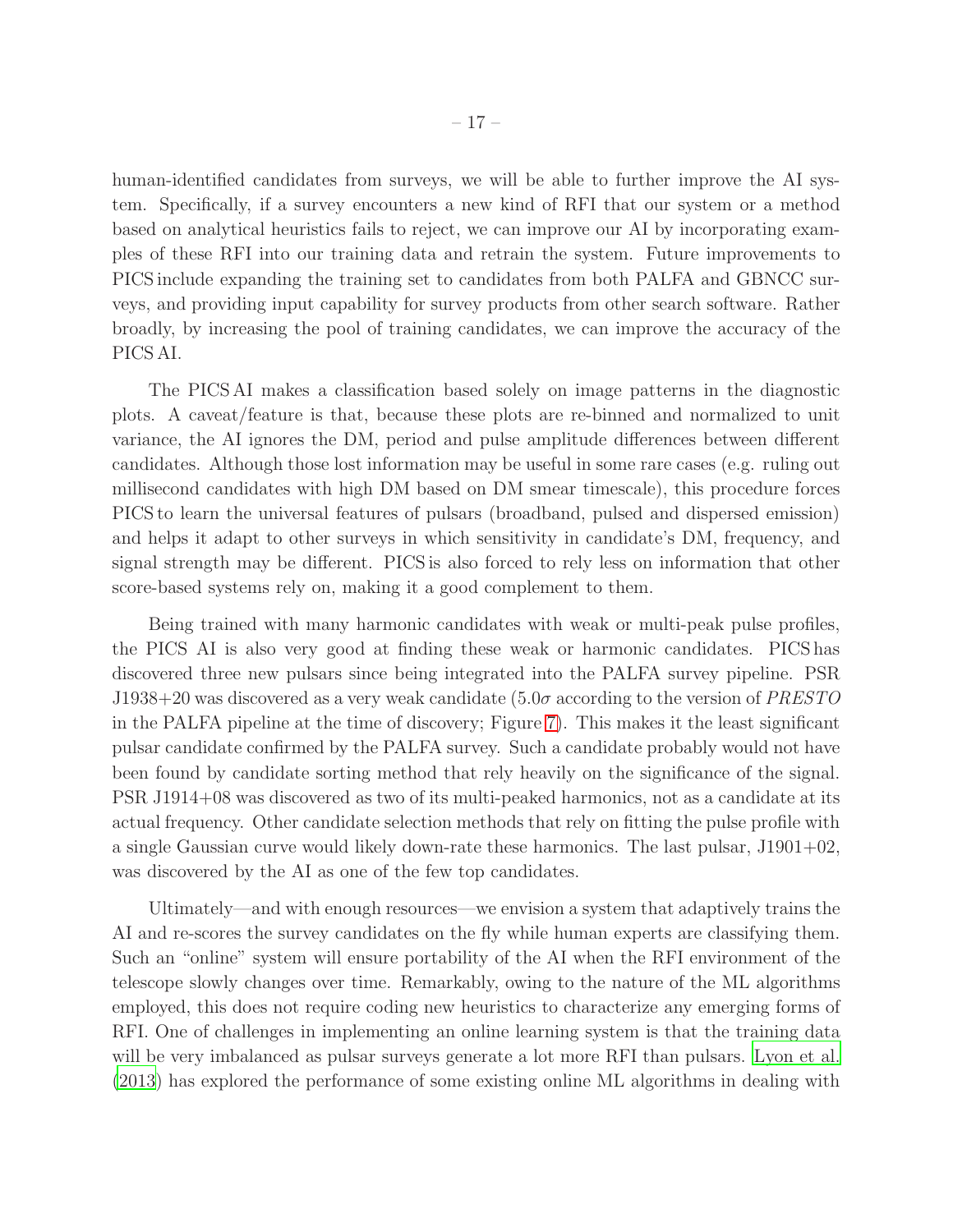imbalanced data stream from pulsar survey and found promise in these methods. Whether PICS could be adapted into a successful online learning system will be explored in future work.

Pulsar research at UBC is supported by NSERC Discovery and Special Research Opportunity grants and a Discovery Accelerator Supplement, by CANARIE and by the Canada Foundation for Innovation. Pulsar research at McGill is supported by an NSERC Discovery grant and Accelerator Supplement, by the Canada Research Chair program, by the Centre de Recherche Astrophysique du Québec, by the Canadian Insitute for Advanced Research, and by the Lorne Trottier Chair in Astrophysics and Cosmology. This work was also supported by US National Science Foundation (NSF) grants 1104902, 1104617, and 1105572. LGS gratefully acknowledges the financial support by the European Research Council for the ERC Starting Grant BEACON under contract no. 279702.

# REFERENCES

- <span id="page-17-2"></span>Allen, B., et al. 2013, ApJ, 773, 91
- <span id="page-17-5"></span>Bates, S. D., et al. 2012, MNRAS, 427, 1052
- <span id="page-17-9"></span>Bergstra, J., et al. 2010, in Proceedings of the Python for Scientific Computing Conference (SciPy), oral Presentation
- <span id="page-17-8"></span>Boureau, Y.-L., Ponce, J., & LeCun, Y. 2010, in International Conference on Machine Learning, 111–118
- <span id="page-17-7"></span>Chang, C.-C., & Lin, C.-J. 2011, ACM Transactions on Intelligent Systems and Technology, 2, 27:1, software available at <http://www.csie.ntu.edu.tw/~cjlin/libsvm>
- <span id="page-17-6"></span>Cordes, J. M., & Lazio, T. J. W. 2001, ApJ, 549, 997
- <span id="page-17-0"></span>Cordes, J. M., et al. 2006, ApJ, 637, 446
- <span id="page-17-4"></span>Eatough, R. P., Molkenthin, N., Kramer, M., Noutsos, A., Keith, M. J., Stappers, B. W., & Lyne, A. G. 2010, MNRAS, 407, 2443
- <span id="page-17-3"></span>Faulkner, A. J., et al. 2004, MNRAS, 355, 147
- <span id="page-17-1"></span>Kaspi, V. M. 2012, in American Astronomical Society Meeting Abstracts, Vol. 219, American Astronomical Society Meeting Abstracts #219, 237.12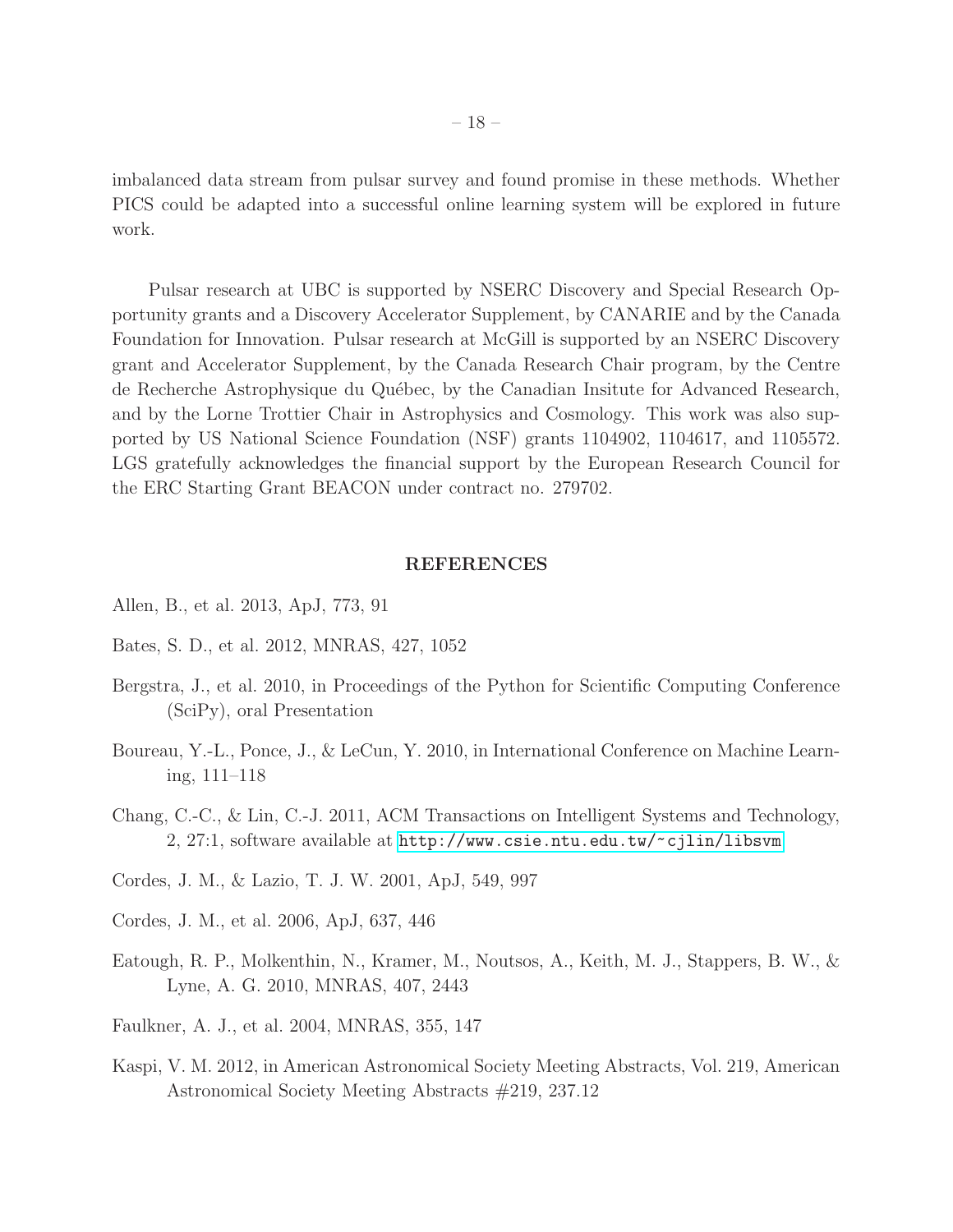- <span id="page-18-5"></span>Keith, M. J., Eatough, R. P., Lyne, A. G., Kramer, M., Possenti, A., Camilo, F., & Manchester, R. N. 2009, MNRAS, 395, 837
- <span id="page-18-4"></span>Knispel, B., et al. 2013, astro-ph.GA:1302.0467
- <span id="page-18-0"></span>Lazarus, P. 2013, in IAU Symposium, Vol. 291, IAU Symposium, 35–40
- <span id="page-18-11"></span>LeCun, Y., Bottou, L., Bengio, Y., & Haffner, P. 1998, Proceedings of the IEEE,, 86(11), 2278
- <span id="page-18-6"></span>Lee, K. J. 2009, PhD thesis, Peking University
- <span id="page-18-7"></span>Lee, K. J., et al. 2013, MNRAS, 433, 688
- <span id="page-18-8"></span>Lorimer, D. R., Bailes, M., McLaughlin, M. A., Narkevic, D. J., & Crawford, F. 2007, Science, 318, 777
- <span id="page-18-1"></span>Lynch et al. 2013, in IAU Symposium, Vol. 291, IAU Symposium, 41–46
- <span id="page-18-13"></span>Lyon, R. J., Brooke, J. M., Knowles, J. D., & Stappers, B. W. 2013, astro-ph.IM:1307.8012
- <span id="page-18-10"></span>Pedregosa, F., et al. 2011, Journal of Machine Learning Research, 12, 2825
- <span id="page-18-2"></span>Ransom, S. M. 2001, PhD thesis, Harvard University
- <span id="page-18-3"></span>Ransom, S. M., Eikenberry, S. S., & Middleditch, J. 2002, Astron. J., 124, 1788
- <span id="page-18-9"></span>Thornton, D., et al. 2013, Science, 341, 53

<span id="page-18-12"></span>This preprint was prepared with the AAS IATEX macros v5.2.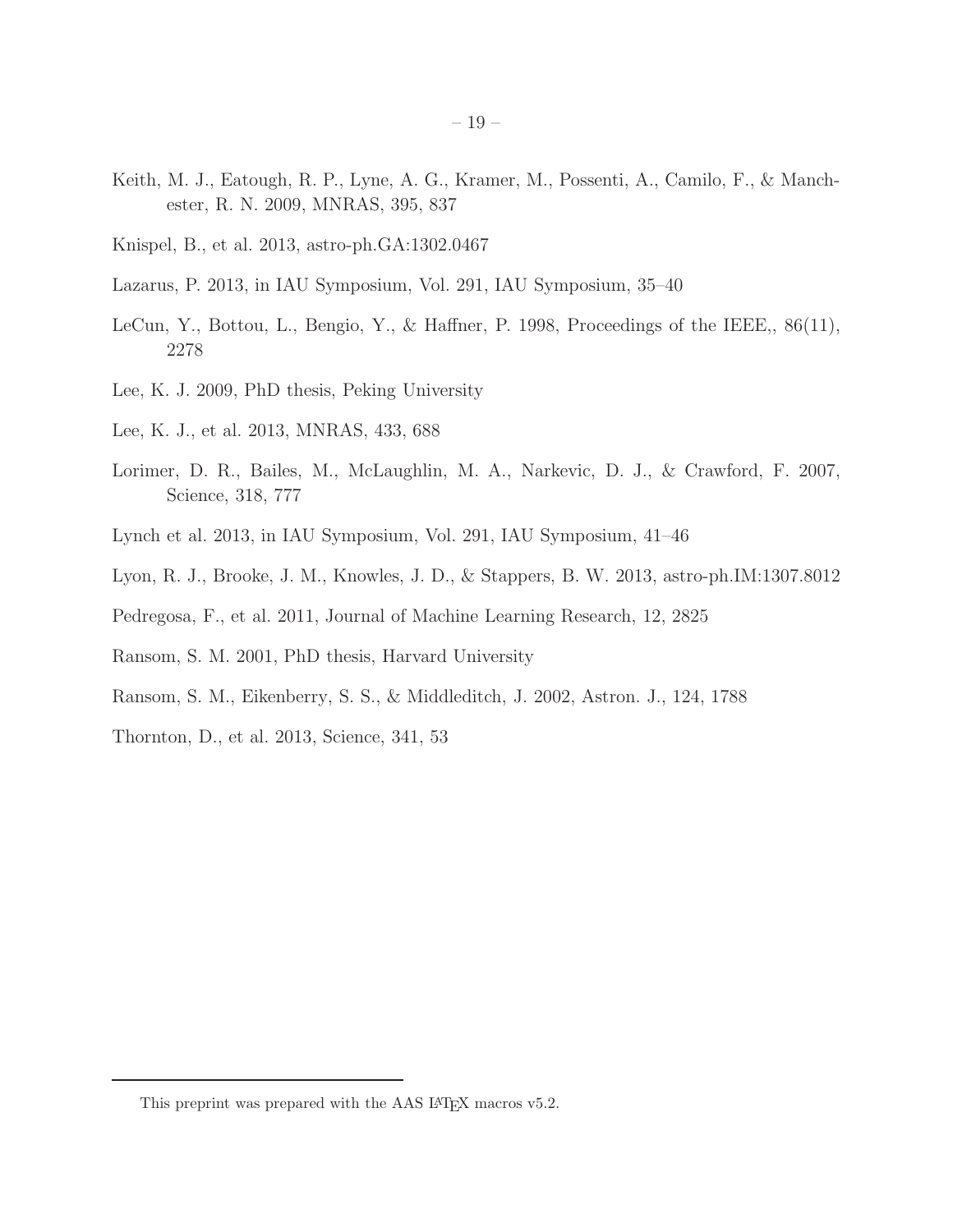

<span id="page-19-0"></span>Fig. 1.— The first layer of classifiers learns how to rate each feature to ~90%  $F_1$ , and the second layer learns how to classify candidates based on the output of the first layer. (SVM: support vector machine, NN: Neural Network, LR: logistic regression and adaboost are machine learning algorithms. See Section [2.3](#page-8-2) for the definition of  $F_1$ .)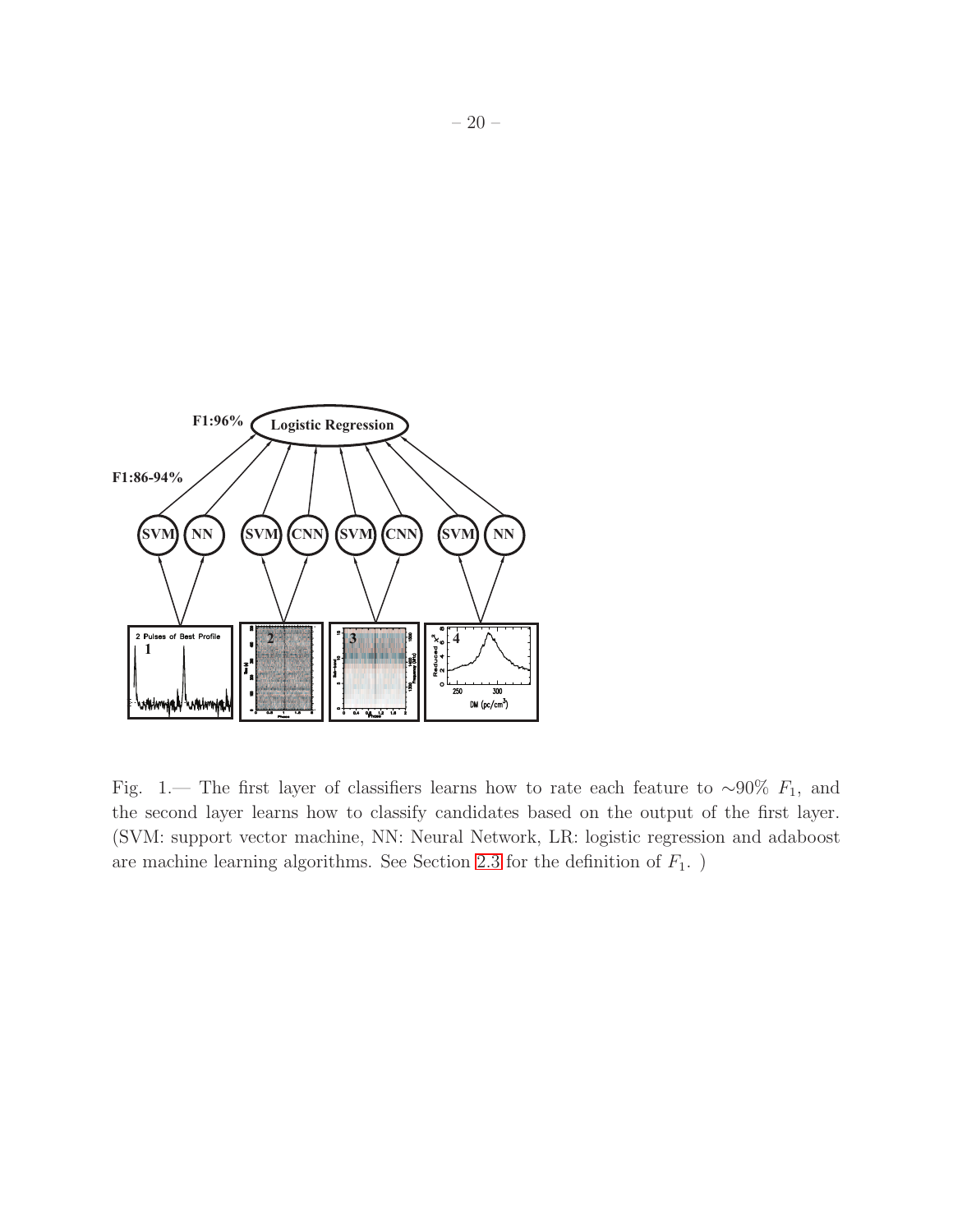

<span id="page-20-0"></span>Fig. 2.— *prepfold* diagnostic plot for PICS-discovered pulsar PSR J1914+08. The four key subplots of the PICS AI system are highlighted: 1. summed pulse profile 2. time-versusphase plot 3. frequency-versus-phase plot 4. DM curve. For subplot 1, 2 and 3 the pulse phase are wrapped around twice to show two duplicated pulses.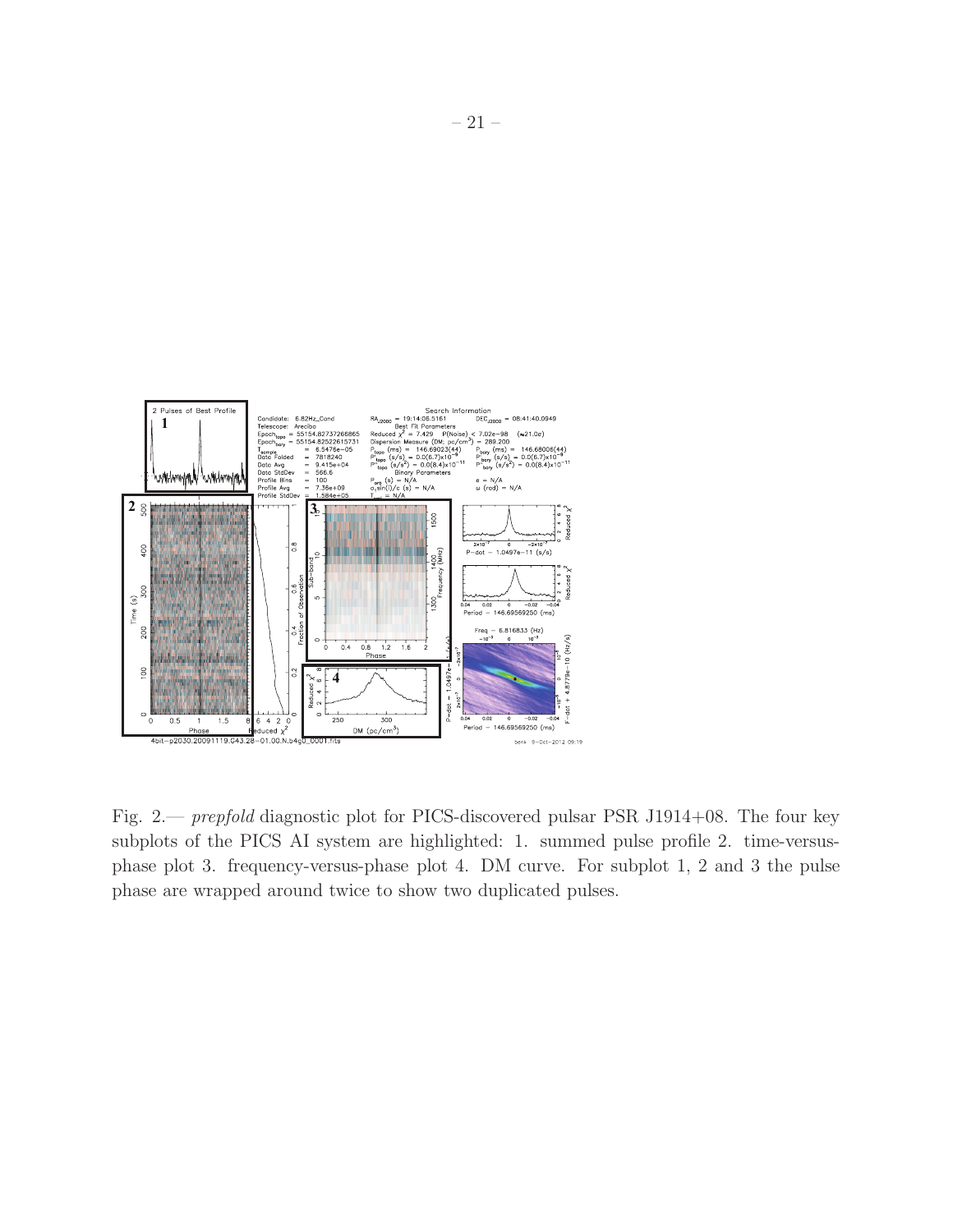<span id="page-21-0"></span>

Fig. 3.— Top: The original time-versus-phase and frequency-versus-phase plots from a pulsar candidate. Bottom: The PCA-reconstructed plots from the top 24 PCA components.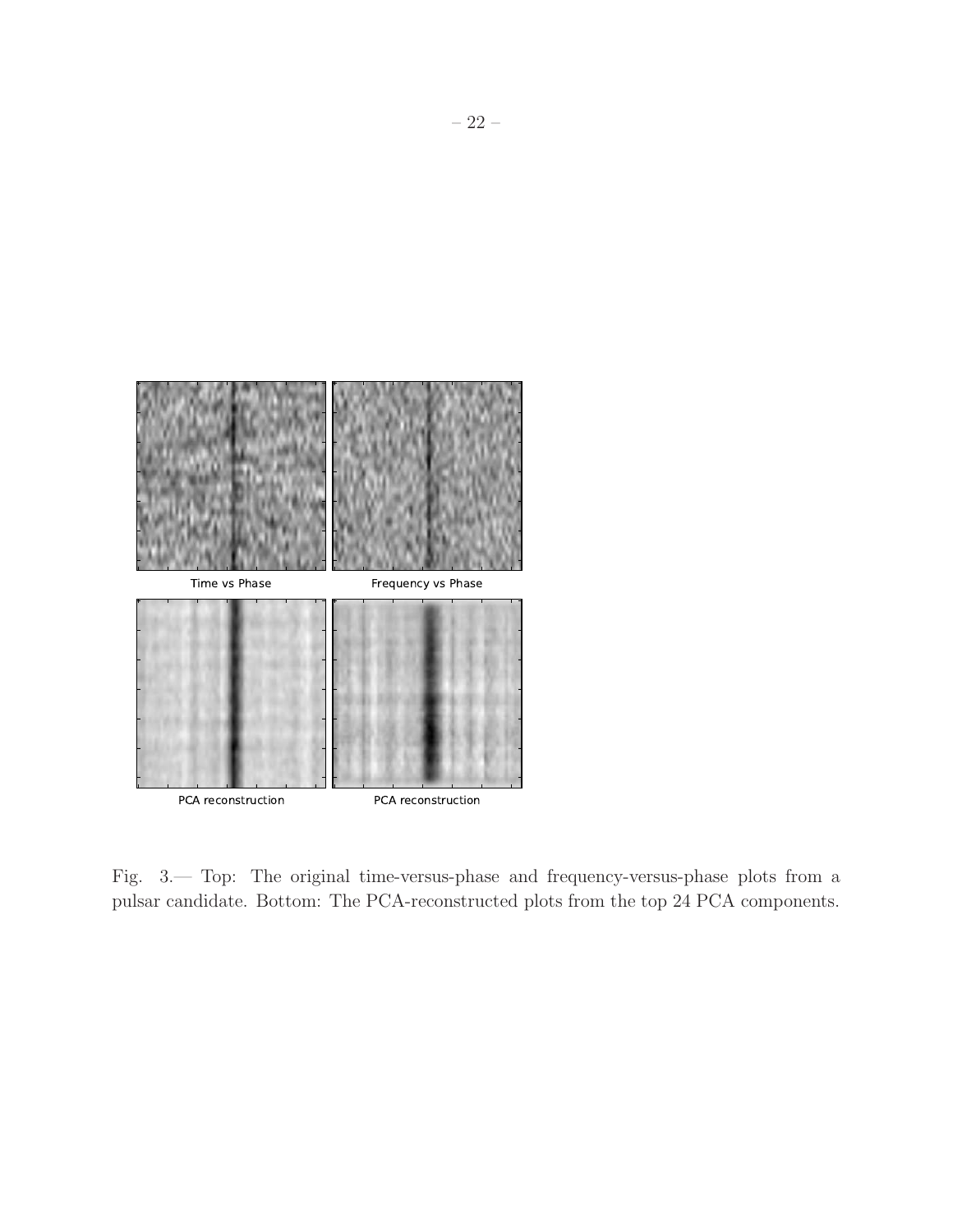

<span id="page-22-0"></span>Fig. 4.— A schematic of the first two layers in the convolutional neural network. Left: convolution layer; from bottom up, the input image is convolved with a set of image kernels, forming feature maps that show the presence of certain features in different positions of the image. right: max-pooling layer; the feature maps are compressed to smaller size by taking in only the maximum values of adjacent pixels. The PICS CNN consists of two sets of alternating convolution and max-pooling layers, and a final artificial neural network layer.



<span id="page-22-1"></span>Fig. 5.— The unfilled histogram is the distribution of AI scores of 90008 GBNCC candidates. The filled histogram is the AI score distribution of known pulsars. The hatched histogram is that of the harmonics of known pulsars.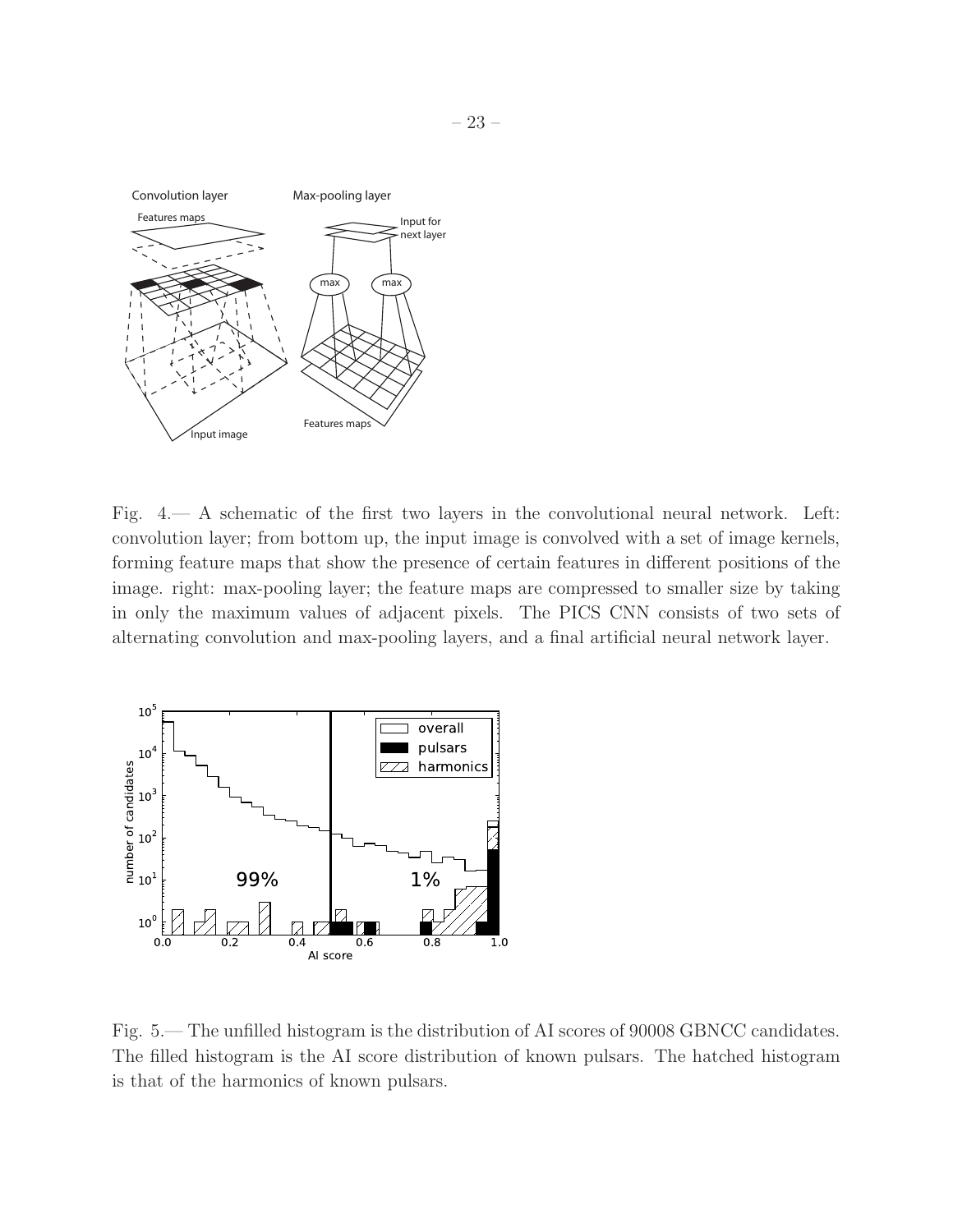

<span id="page-23-0"></span>Fig. 6.— An example of a ∼60 Hz RFI signal that was ranked higher than the weakest four pulsars in the GBNCC test data.



<span id="page-23-1"></span>Fig. 7.— The *PRESTO* plot of PSR J1938+20.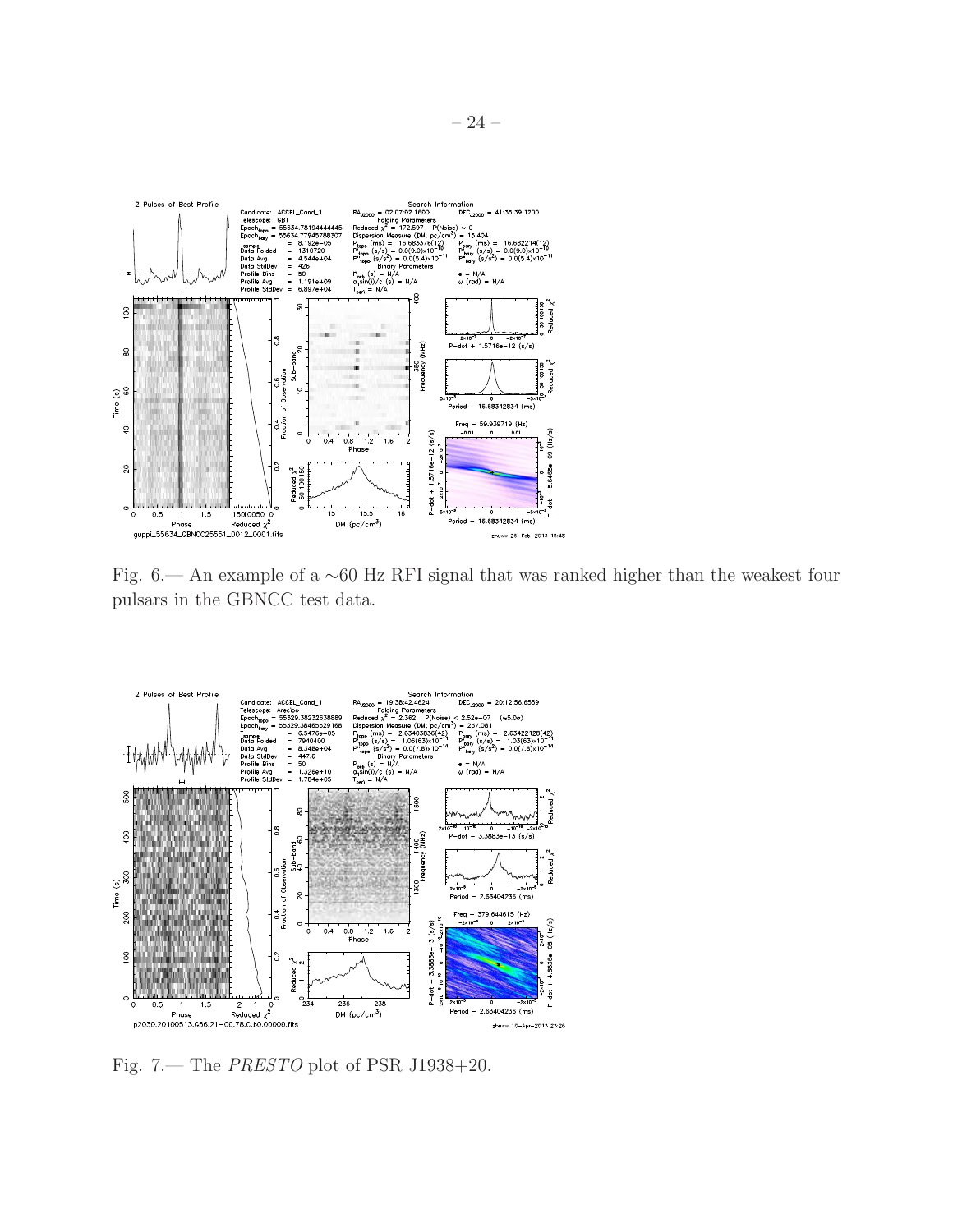

<span id="page-24-0"></span>Fig. 8.— The *PRESTO* plot of PSR J1901+02.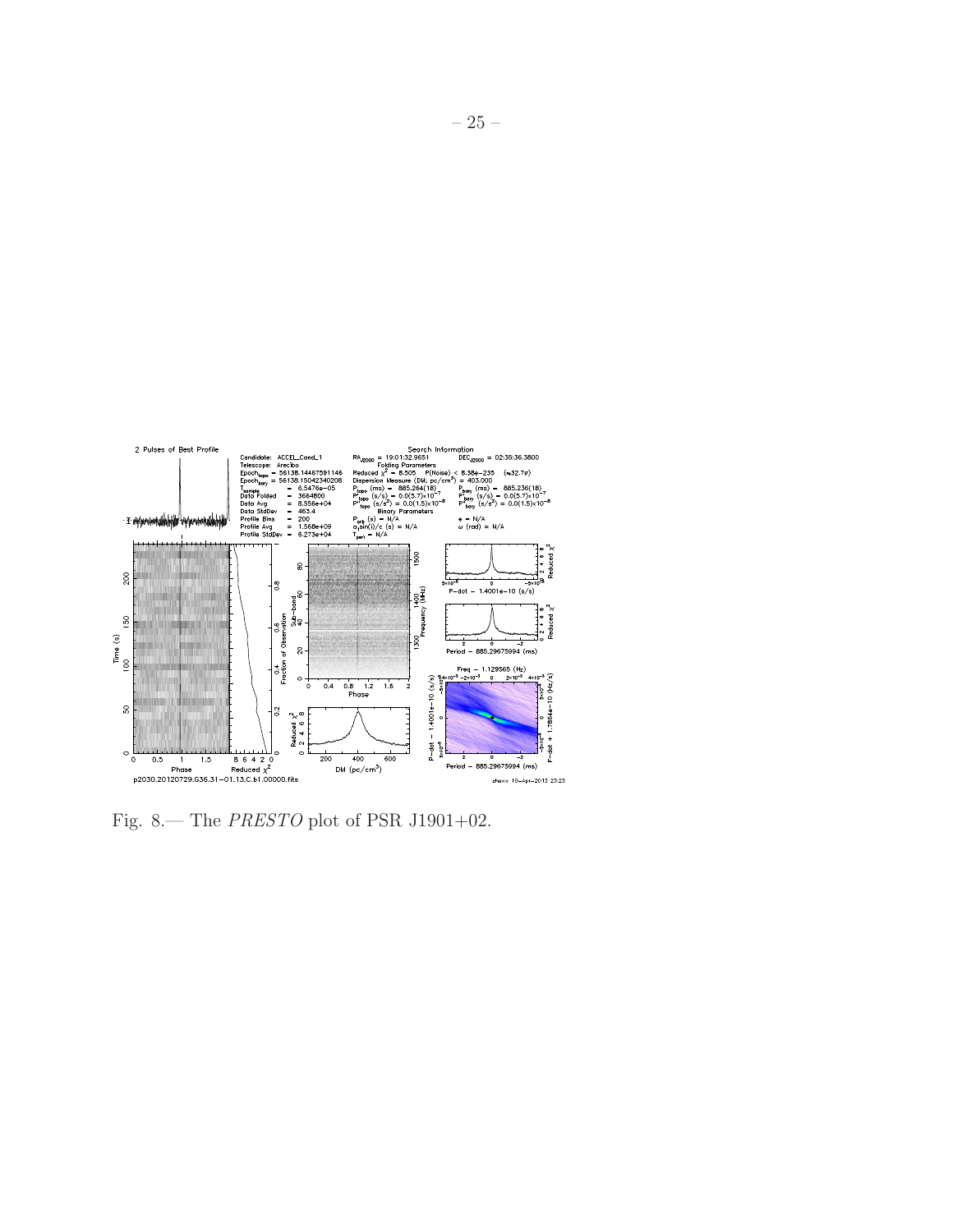| classifier | feature $(\text{size}^a)$         | nodes <sup>b</sup> | $\gamma^{\rm c}$ | $C^{\rm d}$    | $F_1$ <sup>e</sup> |
|------------|-----------------------------------|--------------------|------------------|----------------|--------------------|
| NN         | summed profile (64)               | 25                 |                  | $\overline{2}$ | 0.86               |
| <b>SVM</b> | summed profile (64)               |                    | 0.08             | 1              | 0.93               |
| <b>CNN</b> | time vs phase $(48\times48)$      | 500                |                  | 1              | 0.92               |
| <b>SVM</b> | time vs phase $(64\times64)$      |                    | 0.01             | 1              | 0.88               |
| <b>CNN</b> | frequency vs phase $(48\times48)$ | 500                |                  | 1              | 0.94               |
| <b>SVM</b> | frequency vs phase $(64\times64)$ |                    | 0.001            | 24             | 0.88               |
| <b>NN</b>  | DM curve(60)                      | 9                  |                  | 10             | 0.91               |
| <b>SVM</b> | DM curve (60)                     |                    | 0.2              | 25             | 0.91               |
| LR.        | layer-one pool $(8)$              |                    |                  | 0.1            | 0.96               |

<span id="page-25-0"></span>Table 1. Classifier parameters and test performance.

<sup>a</sup>The input features were down-sampled or interpolated to a uniform size.

<sup>b</sup>Number of nodes in the hidden layer of the neural network (NN). For the CNNs, only the number of nodes of the last hidden layer is listed. See Section [2.5](#page-10-0) for more details.

 $^{\rm c}\gamma$  is the radius parameter for the  $rbf$  kernel function used in the SVM.

 $d$ <sup>d</sup>The *C* parameter controls the regulation in NN and SVM, where the regulation penalty is proportional to 1/C.

<sup>e</sup>The average  $F_1$  scores of the classifiers from 10 trials. In each trial, we randomly shuffle our known candidates before splitting them into training and testing data. The standard deviations of the  $F_1$  scores are  $<\!\!0.01.$